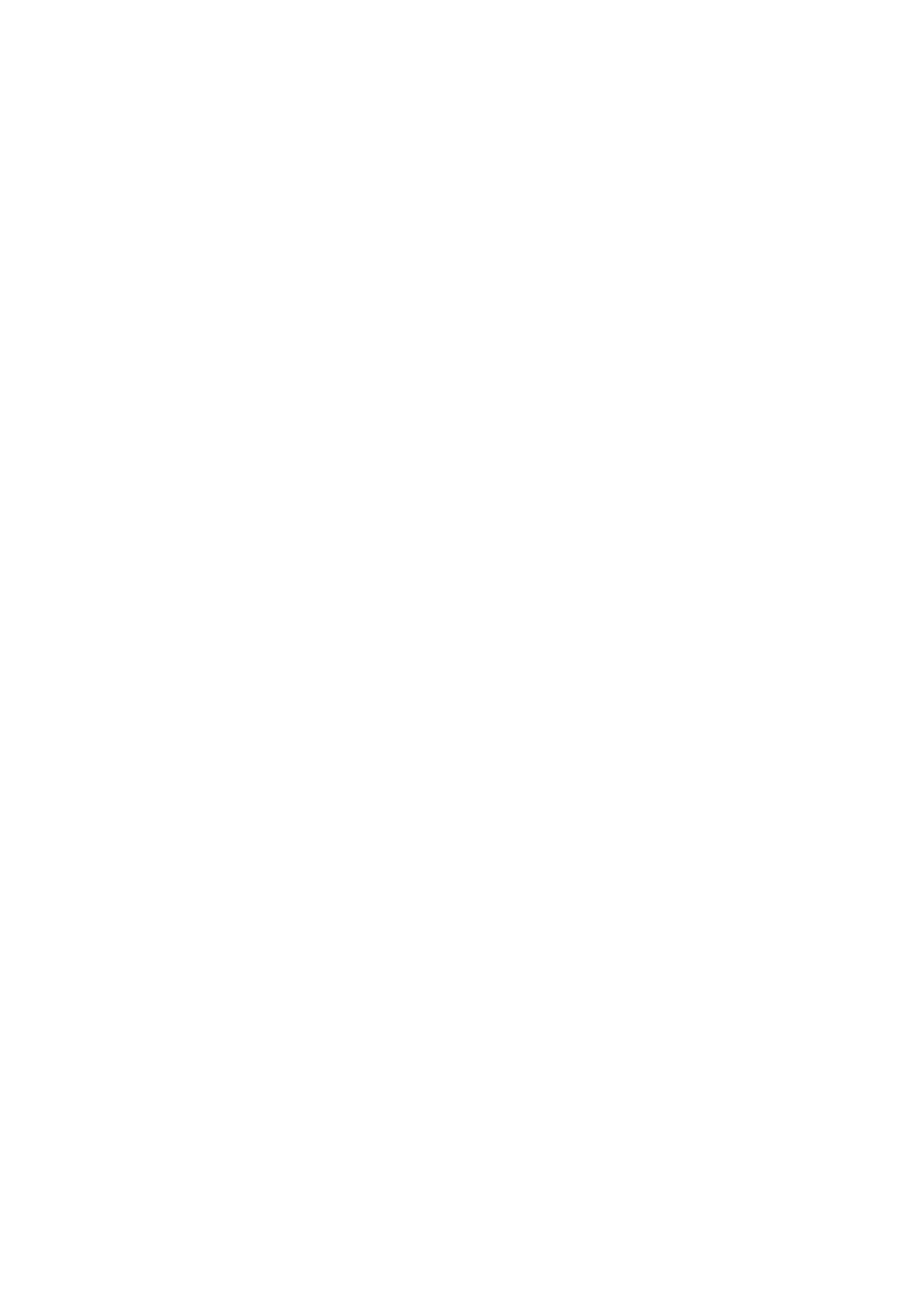# <span id="page-2-0"></span>**Contents**

| Contents                             | i. |
|--------------------------------------|----|
| 1 Recapitulations & Preliminaries    | 1  |
| 2 Definitions and first Results      | 7  |
| 3 Classification of genus Characters | 15 |
| <b>Bibliography</b>                  | 25 |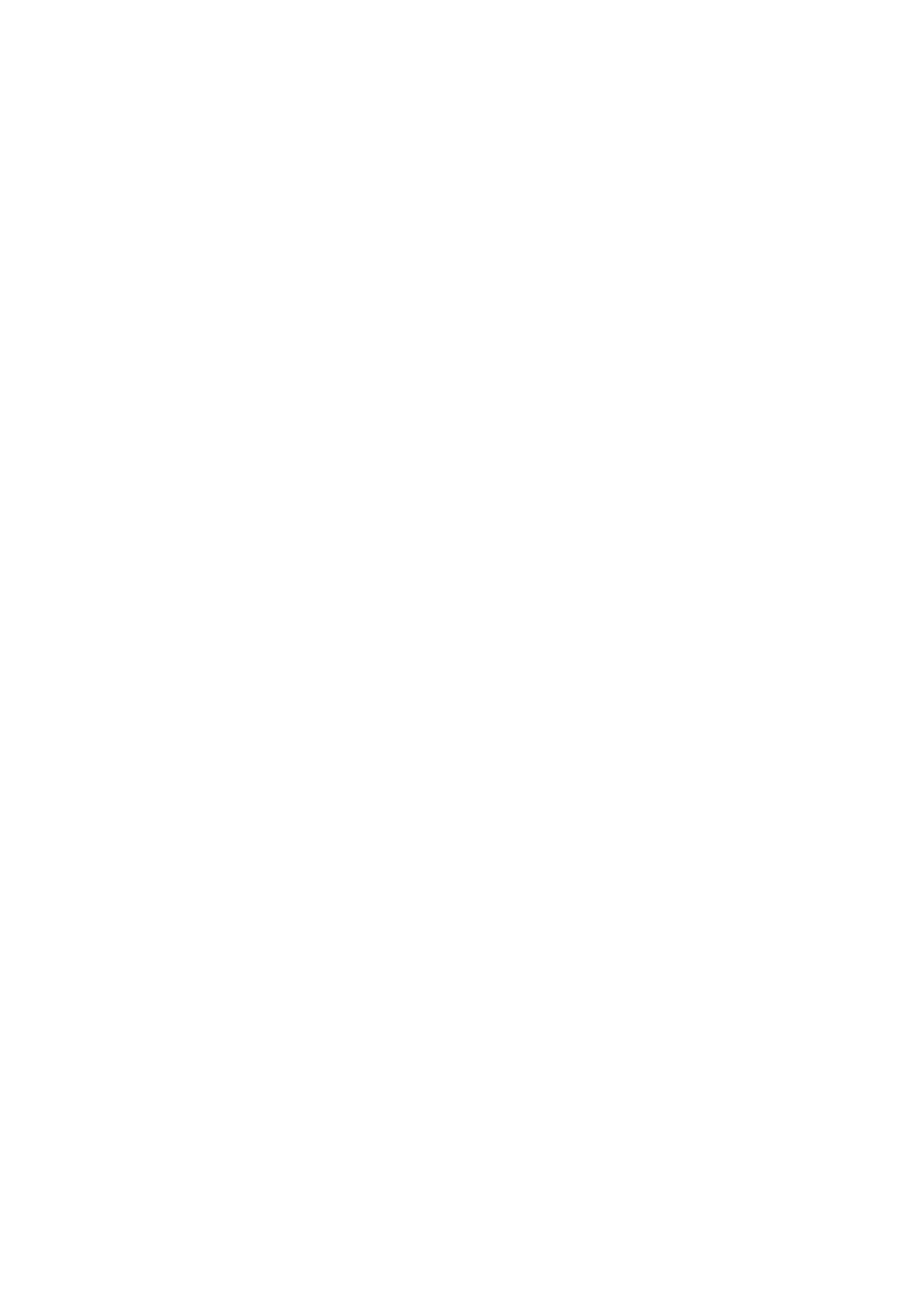### Chapter 1

# <span id="page-4-0"></span>Recapitulations & Preliminaries

Let us begin by recalling some notions necessary for the understanding (and perhaps enjoyment) of the later chapters. Our principal source is [\[1\]](#page-28-1), mainly chapter 12.

We shall work over an arbitrary quadratic field K, i.e.  $K = \mathbb{Q}(\sqrt{d})$  for  $d \in \mathbb{Z}$  squarefree (w.l.o.g.). Any number  $\lambda \in K$  can then be uniquely represented as  $\lambda = \alpha + \beta \sqrt{d}$ for  $\alpha, \beta \in \mathbb{Q}$ . The **conjugate** of  $\lambda$  is defined as  $\lambda' := \alpha - \beta \sqrt{d}$ . We call  $N(\lambda) := \lambda \lambda'$ the **norm** and  $tr(\lambda) := \lambda + \lambda'$  the **trace** of  $\lambda$ .

Definition 1.1 (Discriminant of a quadratic Field) The discriminant D of K is defined as

$$
D := \begin{cases} 4d & \text{if } d \equiv 2, 3 \mod 4, \\ d & \text{if } d \equiv 1 \mod 4. \end{cases}
$$

**Definition 1.2 (Characters)** A character on a finite group  $G$  is a group homomorphism

 $\chi: G \to \mathbb{C}^\times$ .

The characters on G form a group  $\hat{G}$ , the so-called **dual** of G, under pointwise multiplication and inversion. The neutral element of  $\hat{G}$  is denoted by  $\chi_0$  and called the **principal character**. In other words,  $\chi_0$  is a group homomorphism  $\chi : G \to \mathbb{C}^\times$ satisfying  $\forall g \in G : \chi(g) = 1$ .

The characters for  $m \in \mathbb{Z}_{>0}$ ,  $G = (\mathbb{Z}/m\mathbb{Z})^{\times} = \{n \pmod{m} \mid (n,m) = 1\}$  are called Dirichlet characters of modulus m.

A Dirichlet character  $\chi$  of modulus m is called **primitive** if it cannot be obtained from a Dirichlet character  $\chi'$  of strictly smaller modulus  $m' \mid m$  in the following way:

$$
\chi: (\mathbb{Z}/m\mathbb{Z})^\times \xrightarrow{(mod \ m')} (\mathbb{Z}/m'\mathbb{Z})^\times \xrightarrow{\chi'} \mathbb{C}^\times.
$$

**Definition 1.3 (Dirichlet L-Series)** Let  $s \in \mathbb{C}$  and  $\chi$  a Dirichlet character of modulus m. Then the **Dirichlet L-series** L corresponding to  $\chi$  is defined as follows:

$$
L(s,\chi) := \sum_{n=1}^{\infty} \frac{\chi(n)}{n^s}.
$$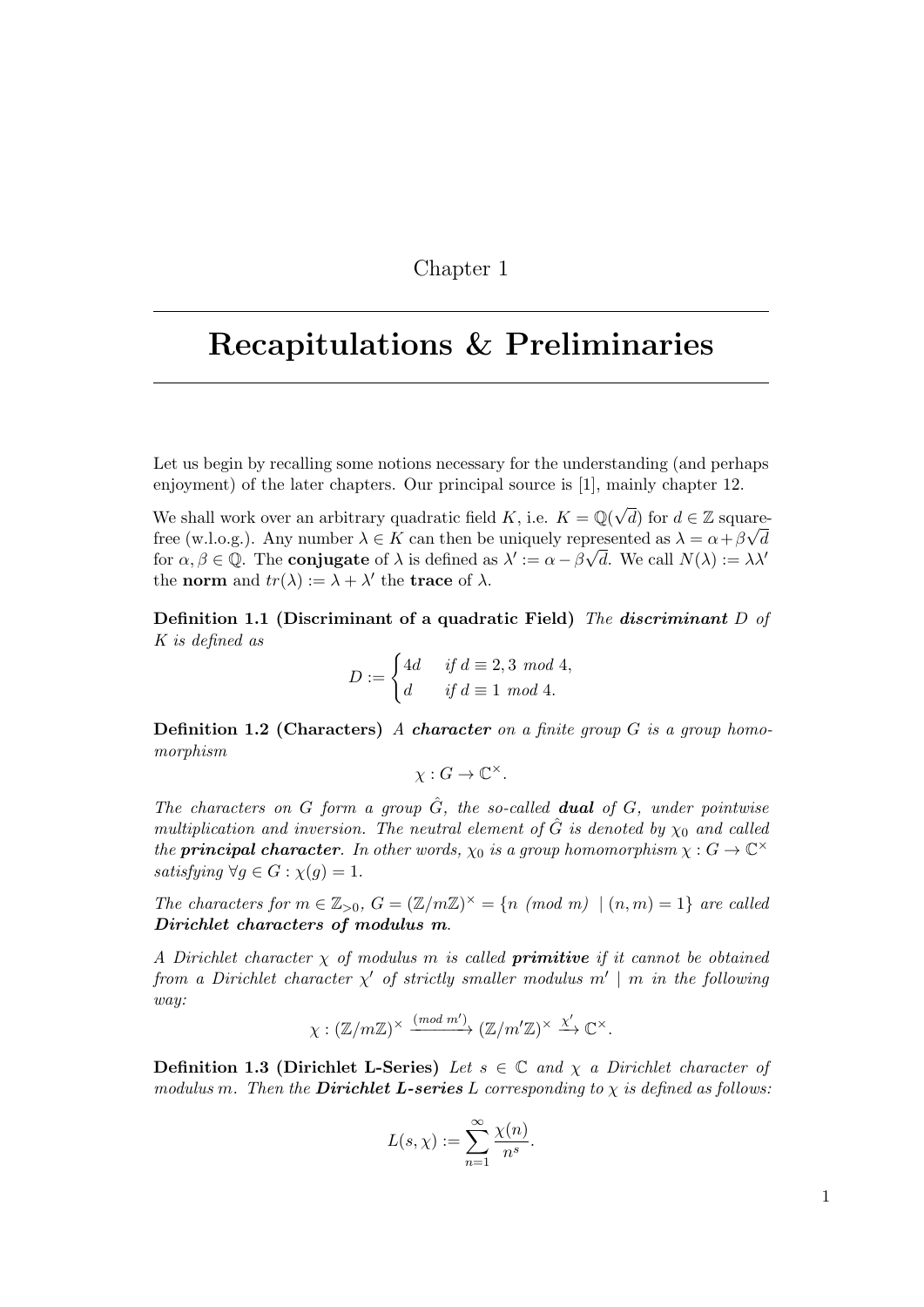For  $\sigma := Re(s) > 1$ , Dirichlet L-series admit the following **Euler product** representation:

$$
L(s,\chi) = \prod_{p \ prime} \frac{1}{1 - \frac{\chi(p)}{p^s}}.
$$

Definition 1.4 (Fundamental Discriminant) A fundamental discriminant (now in the context of quadratic forms) is an integer D such that one of the following two conditions holds:

> $D \equiv 1 \mod 4$  and D is square-free,  $D = 4m$  for  $m \equiv 2, 3 \mod 4$  and m square-free.

Definition 1.5 (Prime Discriminant) We call prime discriminant any number in the following list:

$$
-4, 8, -8, p (p \equiv 1 \ (mod \ 4) \ prime), -p (p \equiv 3 \ (mod \ 4) \ prime).
$$

Fact 1.6 Every fundamental discriminant D admits a unique decomposition into prime discriminants.

To each fundamental discriminant D one can associate a primitive Dirichlet character of modulus  $|D|$  denoted by  $\chi_D$ .

If  $D = D_1 \dots D_k$  is the decomposition of D into prime discriminants, then  $\chi_D =$  $\chi_{D_1} \cdots \chi_{D_k}$ .

Definition 1.7 (Discriminant of a binary quadratic Form) Recall that a binary quadratic form  $f$  is a homogeneous polynomial in two variables with integer coefficients, e.g.  $f(x,y) = ax^2 + bxy + cy^2$  for  $a, b, c \in \mathbb{Z}$ .

If a, b and c are globally coprime, f is called **primitive**. An arbitrary b.q.f. differs from a primitive b.q.f. by a factor equal to the gcd of its coefficients.

The **discriminant** D of f is then defined as  $D := b^2 - 4ac$ .

Fact 1.8 A b.q.f. with negative discriminant is either globally positive or globally negative on all non-zero pairs of integers. In the former case, the b.q.f. is called positive definite, in the latter case it is called negative definite.

<span id="page-5-0"></span>Definition 1.9 (Class Number) Recall that two binary quadratic forms f and f are called **equivalent** if there exists  $A \in SL(2, \mathbb{Z})$  such that for

$$
\begin{pmatrix} x' \\ y' \end{pmatrix} := A \begin{pmatrix} x \\ y \end{pmatrix}
$$

it holds that  $f'(x, y) = f(x', y')$ . This is in fact an equivalence relation on the set of binary quadratic forms.

Recall further that the discriminant D is constant in each equivalence class.

The **class number**  $h(D)$  is defined as follows:

$$
h(D) := \begin{cases} \text{the nr. of classes of primitive b.q.f.'s of discriminant } D & \text{if } D > 0, \\ \text{the nr. of classes of positive-definite primitive b.q.f.'s of discriminant } D & \text{if } D < 0. \end{cases}
$$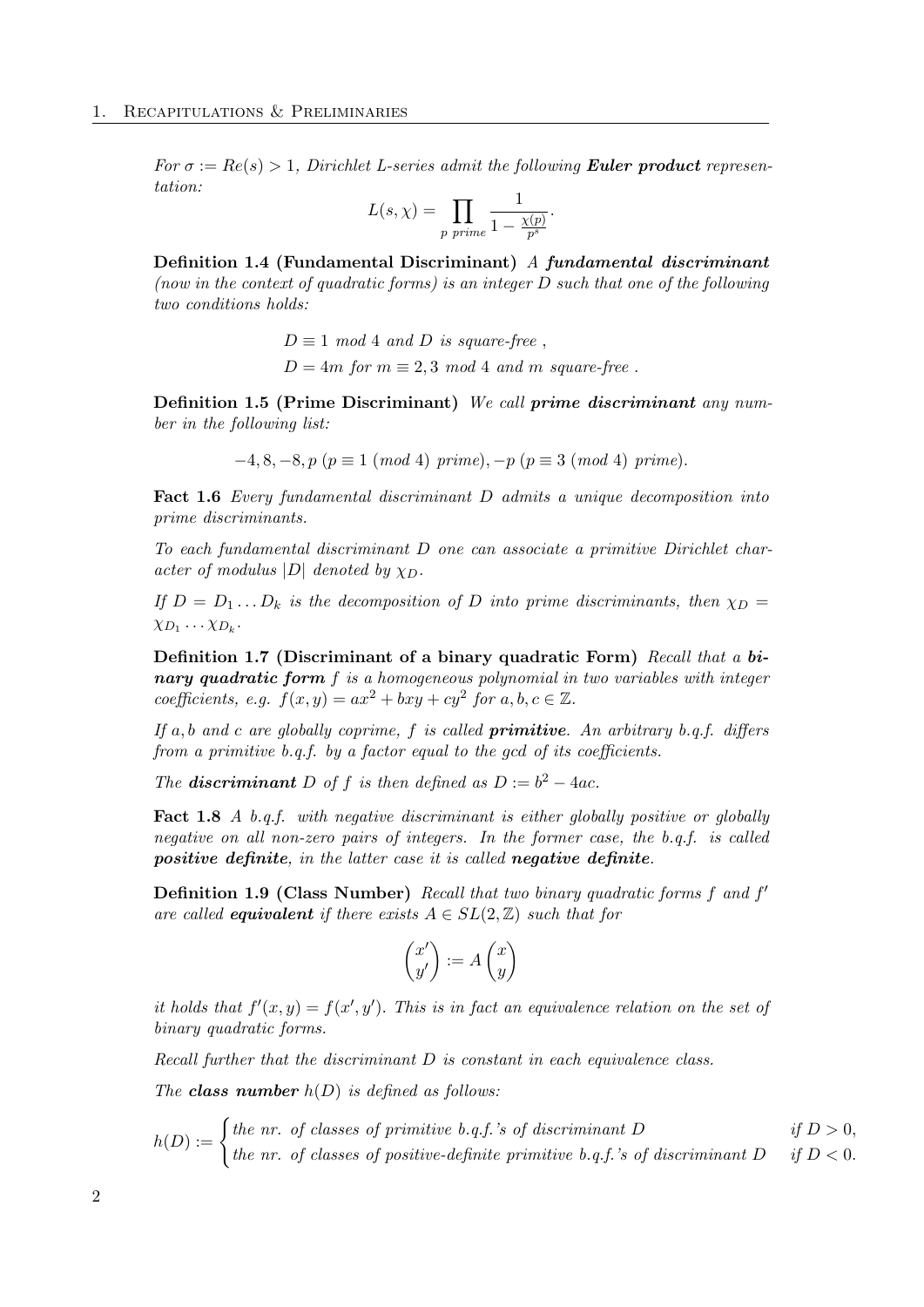**Definition 1.10 (Ring of Integers)** The ring of integers of K is defined as the subset of numbers in  $K$  that are roots of monic polynomials with integer coefficients. It is denoted in general by  $\mathscr{O}_K$ . Since we're working over a fixed quadratic field, we simply write  $\mathscr O$ .

### Example 1.11  $\mathscr{O}_{\mathbb{Q}} = \mathbb{Z}$ .

<span id="page-6-2"></span>**Fact 1.12** Let  $\lambda \in K$ . Then  $\lambda \in \mathcal{O}$  if and only if  $N(\lambda) \in \mathbb{Z}$  and  $tr(\lambda) \in \mathbb{Z}$ .

<span id="page-6-1"></span>**Definition 1.13 (Ideals)** An integral ideal of  $\mathcal{O}$  is a finitely generated additive subgroup  $a$  of  $\mathscr O$  such that

<span id="page-6-0"></span>
$$
\forall \lambda \in \mathcal{O} \,\,\forall a \in \mathfrak{a} : \lambda a \in \mathfrak{a},\tag{1.1}
$$

or more briefly  $\mathscr{O} \mathfrak{a} = \mathfrak{a}$ .

For  $0 \neq \xi \in \mathscr{O}$ , the integral ideal defined as  $(\xi) := \mathscr{O}\xi = {\lambda \xi \mid \lambda \in \mathscr{O}}\}$  is called the **principal ideal** generated by  $\xi$ . The brackets for principal ideals may be omitted when confusion is unlikely.

A fractional ideal of K s a finitely generated additive subgroup  $\mathfrak a$  of K (instead of  $\mathscr O$ ) satisfying [\(1.1\)](#page-6-0), i.e.  $\mathscr O$   $\mathfrak a \subset \mathfrak a$ .

Note that the definition of an integral ideal is a special case of the definition of a fractional ideal. For this reason, fractional ideals may sometimes be referred to simply as **ideals** (of  $K$ ).

The **conjugate**  $\mathfrak{a}'$  of an ideal  $\mathfrak{a}$  is defined as  $\mathfrak{a}' := \{a' \mid a \in \mathfrak{a}\}.$ 

Given two ideals  $\mathfrak a$  and  $\mathfrak b$ , we say that  $\mathfrak a$  divides  $\mathfrak b$  and write  $\mathfrak a$  |  $\mathfrak b$  if there exists an integral ideal  $\mathfrak c$  such that  $\mathfrak b = \mathfrak a \mathfrak c$ .

We call **prime ideal** an integral ideal that is only divisible by  $\mathcal O$  and by itself.

**Fact 1.14** For every fractional ideal  $\mathfrak{a}$ , there exists an  $n \in \mathbb{Z}_{\geq 0}$  such that no is an integral ideal.

**Fact 1.15** For  $\xi \in K$  and  $\mathfrak{a}$  a fractional ideal, we have

 $\mathfrak{a} \mid (\xi) \iff \xi \in \mathfrak{a}.$ 

Fact 1.16 The ring of integers  $\mathcal O$  is a so-called Dedekind domain, meaning that every non-zero ideal of  $\mathcal O$  can be uniquely decomposed into a product of prime ideals.

Recall for  $\sigma > 1$  the **Riemann zeta function**:

$$
\zeta(s) = \sum_{n} \frac{1}{n^s} = \prod_{p} \frac{1}{(1 - p^{-s})}
$$

. The above formula stems from the existence of a unique prime factor decomposition of any natural number. Though this property may not hold in general for the numbers of  $K$ , it does for its ideals. We therefore formulate the following definition:

Definition 1.17 (Dedekind Zeta Function) The Dedekind zeta function is given by

$$
\zeta_K(s) := \sum_{0 \neq \mathfrak{a} \text{ ideal of } K} \frac{1}{N(\mathfrak{a})^s}.
$$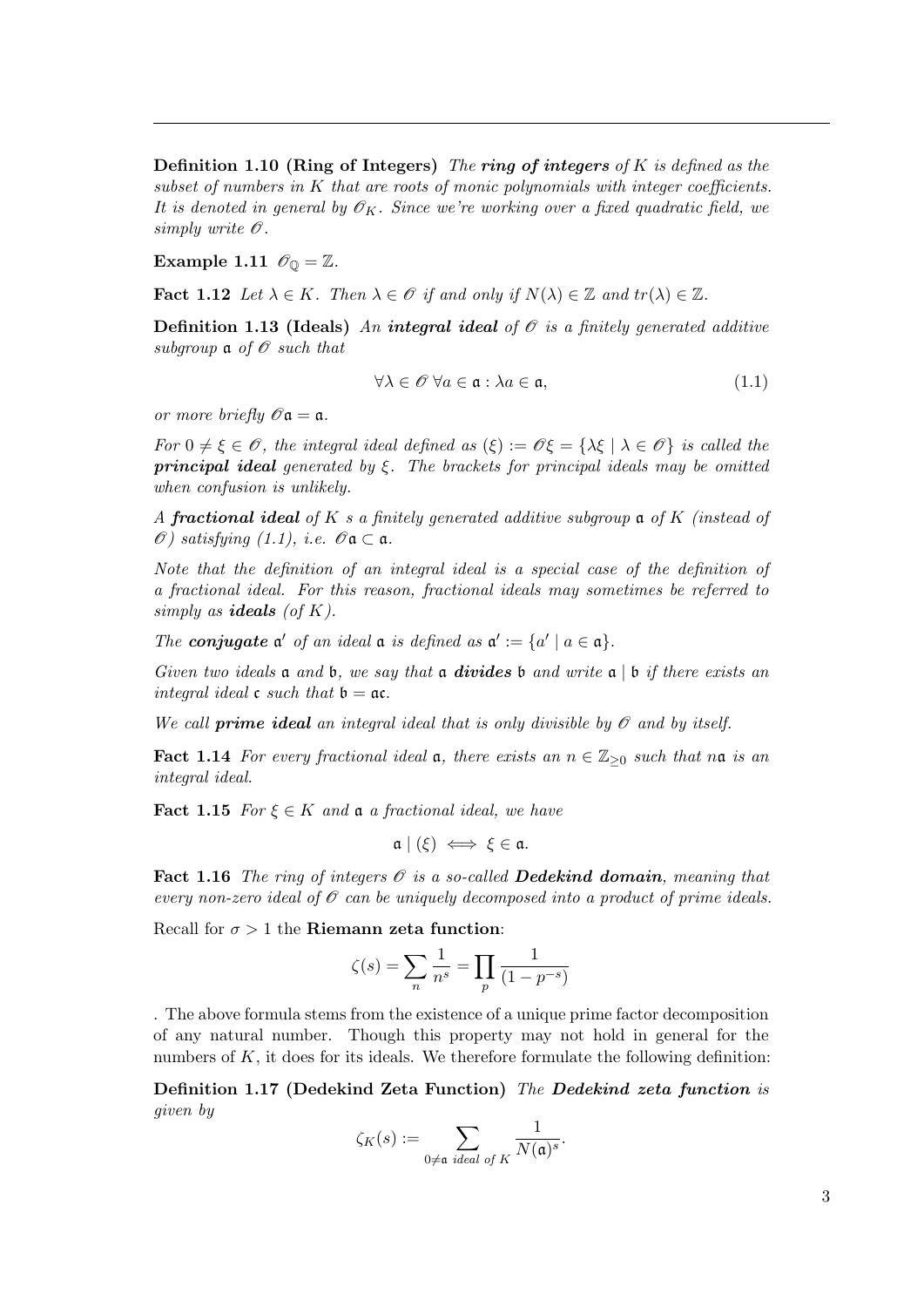**Definition 1.18 (Norms)** The norm of a number  $\lambda \in K$  is defined as  $N(\lambda) =$  $\lambda \lambda' \in \mathbb{Z}$ .

The norm of an integral ideal  $\mathfrak a$  is defined as  $N(\mathfrak a) := [\mathscr O : \mathfrak a] \in \mathbb{Z}_{\geq 0}$ , where we view  $\mathscr O$  and  $\mathfrak a$  as Abelian groups.

The norm of a fractional ideal b is defined as  $N(\mathfrak{b}) := \frac{1}{n^2} N(n\mathfrak{b}) \in \mathbb{Q}$ , where  $n \in \mathbb{N}$  is chosen sucht that nb is an integral ideal.

<span id="page-7-1"></span>Fact 1.19 Each of these norms is multiplicative. Further useful properties of the ideal norm include

$$
N((\xi)) = |N(\xi)|,
$$
  

$$
(N(\mathfrak{a})) = \mathfrak{a}\mathfrak{a}'.
$$

Fact 1.20 The fractional ideals form a group  $\mathfrak I$  under multiplication. The existence of inverses is guaranteed by the previous fact via  $\mathfrak{a}^{-1} = N(\mathfrak{a})^{-1} \mathfrak{a}'$ .

Definition 1.21 (Equivalence of Ideals) Two ideals a and b are called equiva**lent** if there exists a  $0 \neq \xi \in K$  such that

$$
\mathfrak{a}=(\xi)\mathfrak{b}.
$$

If in addition  $N(\xi) > 0$ , a and b are called **equivalent in the narrow sense.** 

We shall only use the latter type of equivalence and therefore at times omit to specify "in the narrow sense".

Definition 1.22 (Ideal Class Group) We call ideal class group and denote by C the abelian group formed by the set of equivalence classes of ideals. In other words, the ideal class group is defined as the quotient

$$
C:=\mathfrak{I}/\mathfrak{P},
$$

where  $\mathfrak I$  denotes the group of ideals and  $\mathfrak P$  denotes its subgroup formed by the principal ideals.

<span id="page-7-0"></span>**Fact 1.23** For a fundamental discriminant  $0 < D \neq 1$  and  $d = D$ , there is a bijective correspondence between the equivalence classes of binary quadratic forms of discriminant D and the equivalence classes (in the narrow sense) of ideals of K. For  $D < 0$ , the same holds for positive-definite binary quadratic forms.

In particular,  $|C| = h(D)$ .

Definition 1.24 (Ideal Class Character) The characters of  $C$  are called ideal class characters. Equivalently, an ideal class character is a complex-valued function  $\chi$  on the ideals of K such that:

1. 
$$
\chi(\mathfrak{ab}) = \chi(\mathfrak{a})\chi(\mathfrak{b})
$$
 for all ideals  $\mathfrak{a}, \mathfrak{b}$ ,

2.  $\chi(\lambda) = 1$  for all  $\lambda \in K$  with  $N(\lambda) > 0$ .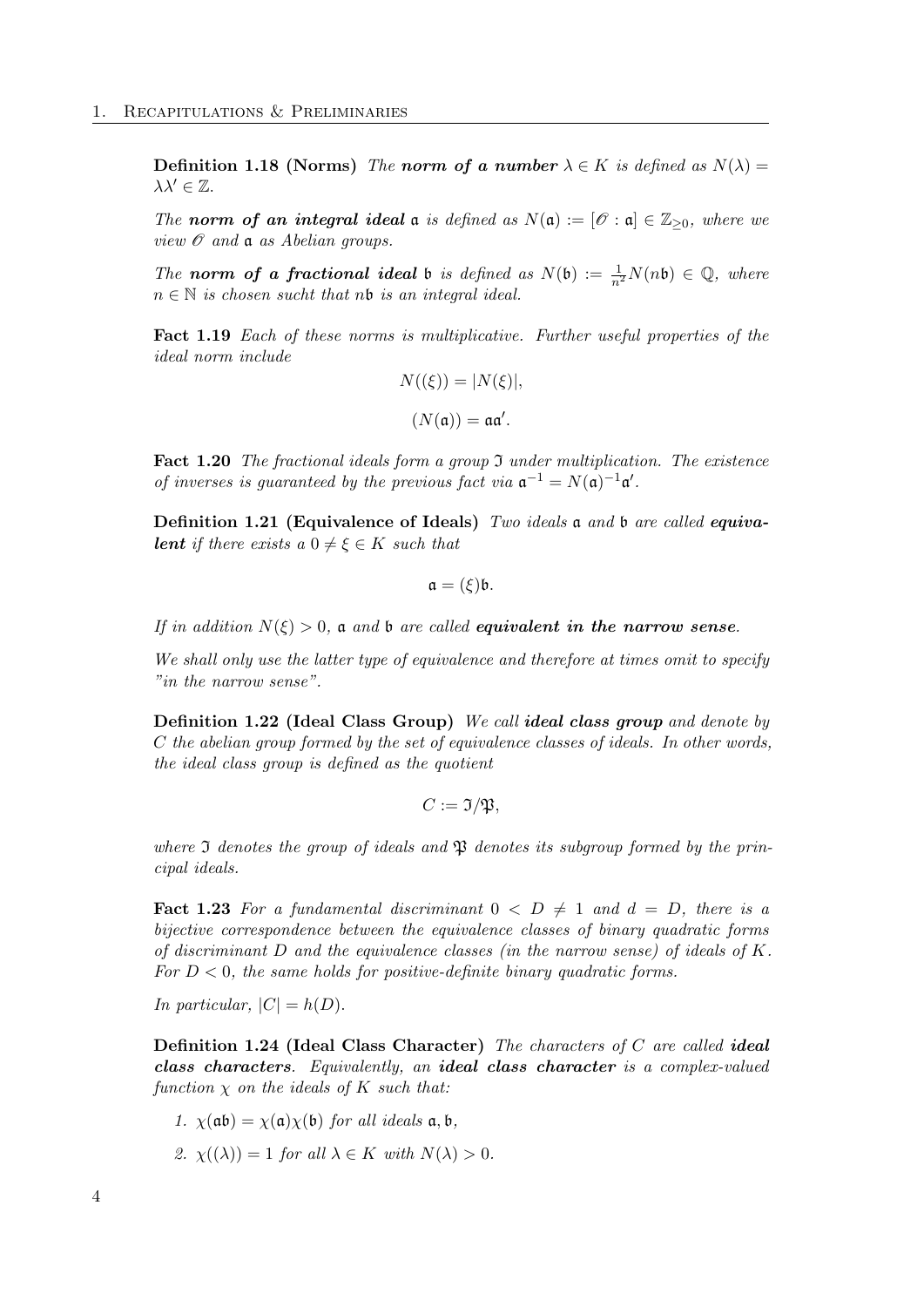To each idea class character  $\chi$ , we associate an L-series, namely

$$
L_K(s,\chi):=\sum_{0\neq \mathfrak{a}\text{ principal}}\frac{\chi(\mathfrak{a})}{N(\mathfrak{a})^s}.
$$

By multiplicativity of  $\chi$ , its Euler product representation is given by

$$
L_K(s,\chi) = \prod_{\mathfrak{p} \text{ prime}} (1 - \frac{\chi(\mathfrak{p})}{N(\mathfrak{p})^s})^{-1}.
$$

Definition 1.25 (Inert, ramified, split Primes) Let  $p \in \mathbb{Z}$  be a prime number.

- If  $(p) = \mathfrak{p}$  for  $\mathfrak{p}$  a prime ideal with  $N(\mathfrak{p}) = p^2$ , we call p **inert**.
- If  $(p) = \mathfrak{p}^2$  for  $\mathfrak{p}$  a prime ideal with  $N(\mathfrak{p}) = p$ , we call p **ramified**.
- If  $(p) = \mathfrak{p}_1 \mathfrak{p}_2$  for  $\mathfrak{p}_1 \neq \mathfrak{p}_2$  prime ideals with  $N(\mathfrak{p}_1) = N(\mathfrak{p}_2) = p$ , we call p **split**.

<span id="page-8-0"></span>**Fact 1.26** Let  $p \in \mathbb{Z}$  be a prime number. Then the decomposition of  $(p)$  into prime ideals happens along the following three cases:

- 1.  $(p) = pp' \iff \chi_D(p) = 1$ ,
- 2.  $(p) = \mathfrak{p}^2 \iff \chi_D(p) = 0,$
- 3.  $(p) = p \iff \chi_D(p) = -1$ .

Furthermore, the Dedekind zeta function admits the decomposition

 $\zeta_K(s) = \zeta(s)L(s,\chi_D).$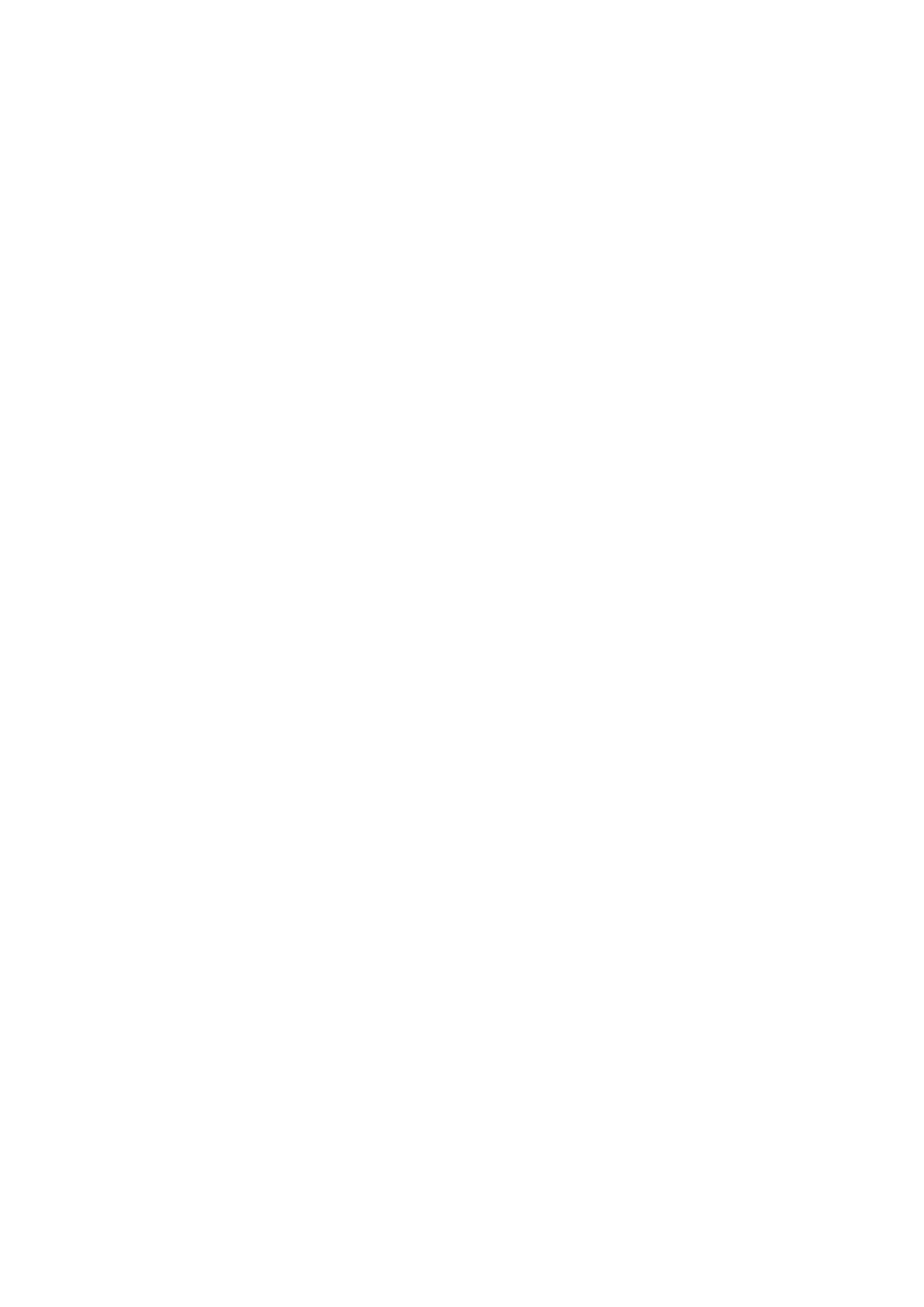### Chapter 2

# <span id="page-10-0"></span>Definitions and first Results

Even with knowledge of the elegant correspondence between classes of binary quadratic forms of discriminant D and classes of ideals from fact [1.23,](#page-7-0) the study of  $h(D)$  remains highly complicated.

It was (of course) Gauss who discovered a different approach to this issue. When considering binary quadratic forms under *rational* equivalence, namely by requiring only  $A \in SL(2,\mathbb{Q})$  instead of  $A \in SL(2,\mathbb{Z})$  in definition [1.9,](#page-5-0) one can precisely determine the number of rational equivalence classes, say  $h_{\mathbb{Q}}(D)$ .

Gauss called the rational equivalence classes of binary quadratic forms genera and determined their number  $h_{\mathbb{Q}}(D)$  to be exactly equal to  $2^{t-1}$ , where t denotes the number of factors in the decomposition of  $D$  into prime discriminants. As we shall see in chapter [3,](#page-18-0) this result also holds insightful implications for  $h(D)$ .

Note that rational equivalence is truly weaker than the usual "integer" equivalence. Indeed, consider for  $D = -23$  the b.q.f.'s

$$
f(x, y) := x^2 + xy + 6y^2, \qquad g(x, y) := 2x^2 + xy + 3y^2.
$$

Then  $f$  and  $q$  are rationally equivalent via

$$
A := \begin{pmatrix} 1/2 & 1/2 \\ -3/2 & 1/2 \end{pmatrix},
$$

they can however not be equivalent in the usual sense, since f evaluates to 1 for  $(x, y) = (1, 0)$  whereas for all pairs of integers  $(x, y) \neq (0, 0)$ , one has

$$
g(x,y) = 2\left(x + \frac{1}{4}y\right)^2 + \frac{23}{8}y^2 > 1.
$$

Our path towards Gauss' results shall however differ slightly from the one laid out above: remembering the correspondence between classes of binary quadratic forms of discriminant D and classes of ideals, we shall define genera on the set of ideal classes instead of working on the set of binary quadratic forms.

To our great delight, both definitions shall turn out to be equivalent in the following sense: genera of ideal classes will correspond to rational equivalence classes of b.q.f.'s,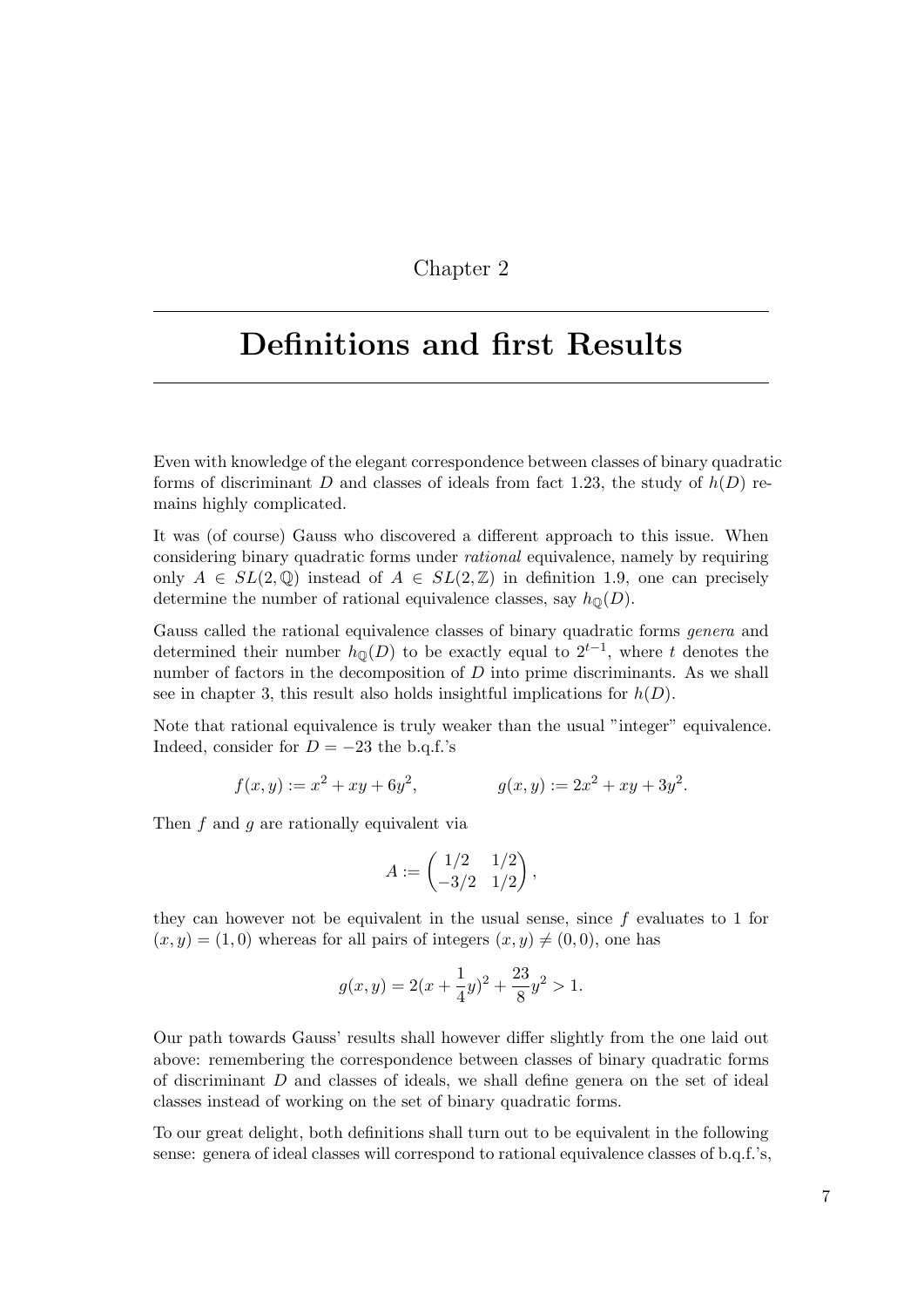while ideal classes will correspond to integer equivalence classes of b.q.f.'s (see remark [2.11\)](#page-15-0).

Let now  $K$  be a quadratic field (as before) and  $C$  its group of ideal classes (in the narrow sense).

**Definition 2.1 (Genus Character)** We call **genus characters** the  $\{\pm 1\}$ -valued characters of  $C$ , i.e. the group homomorphisms

$$
\chi: C \to \{\pm 1\}.
$$

The genus characters form a subgroup of the dual  $\hat{C}$  of C.

**Definition 2.2 (Genus)** We say that two ideal classes  $A_1$  and  $A_2$  belong to the same genus if for all genus characters  $\chi$  it holds

$$
\chi(A_1) = \chi(A_2).
$$

<span id="page-11-0"></span>Proposition 2.3 (Equivalent Characterisation, Part 1) If two ideal classes in  $C$  differ by a square in  $C$ , they belong to the same genus.

**Proof.** For a character  $\chi$ , note that:

$$
\chi(C) \subset \{\pm 1\} \iff \forall A \in C : \chi(A)^2 = 1
$$
  

$$
\iff \forall A \in C : \chi(A^2) = 1
$$
  

$$
\iff \forall A_1, A_2 \in C : \chi(A_1 A_2^2) = \chi(A_1),
$$

where the first formula is simply the definition of genus character and the final formula states that for arbitrary ideal classes  $A_1$ ,  $A_2$  from C,  $A_1$  and  $A_1A_2^2$  belong to the same genus.  $\Box$ 

Proposition 2.4 (Group of Genus Characters) Let  $C^2$  denote the subgroup  $\{A^2 \mid A \in C\}$  of C. The group formed by the genus characters is isomorphic to  $\widehat{C}/\widehat{C^2}$ .

**Proof.** We want to show that  $\widehat{C/C^2} = {\{\overline{\chi}: C/C^2 \to \mathbb{C}^\times\}}$  (where  $\overline{\chi}$  is understood to be a group homomorphism) is isomorphic to the group of genus characters.

Note first that  $\widehat{C/C^2} = {\bar{\chi}: C/C^2 \to {\pm 1}}.$ 

Indeed,  $B \in C/C^2 \implies ord(B) \leq 2$ . Clearly,  $ord(B) = 1 \implies \overline{\chi}(B) = 1$ . On the other hand, for  $ord(B) = 2$ ,  $1 = \overline{\chi}(B^2) = \overline{\chi}(B)^2 \implies \overline{\chi}(B) \in {\pm 1}.$ 

Recall now from the proof of proposition [2.3](#page-11-0) that for a character  $\chi$ ,

$$
\chi(C) \subset \{\pm 1\} \iff \forall A \in C : \chi(A^2) = 1.
$$

Equivalently,  $\chi$  is a genus character if and only if  $C^2 \subset Ker(\chi)$ .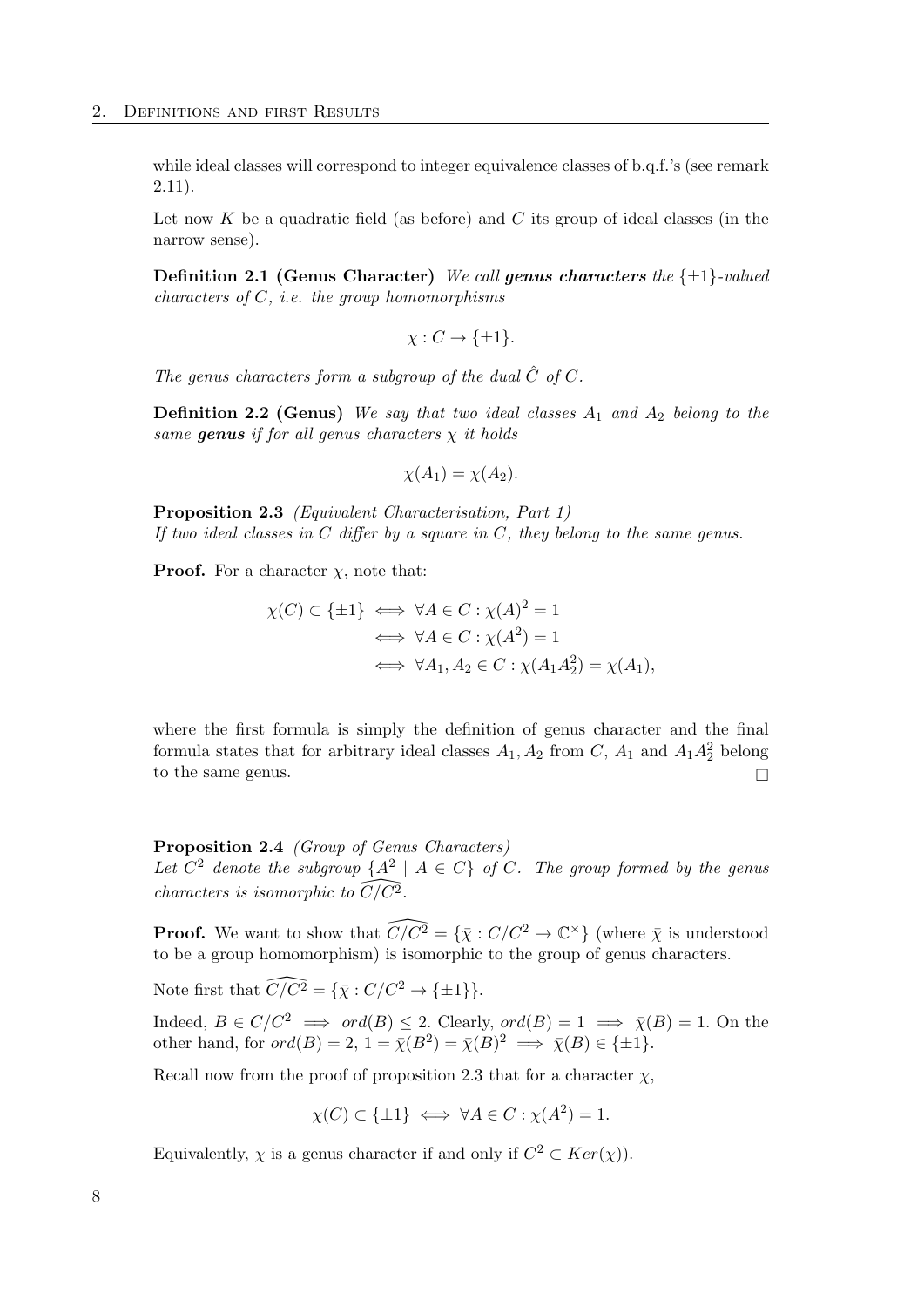We thus obtain the desired isomorphism between  $\widehat{C/C^2}$  and the group of genus characters via the universal property of the factor group, i.e. for every  $\chi$  there exists exactly one  $\bar{\chi}$  such that the following diagram commutes:



This concludes the proof.  $\hfill \Box$ 

Proposition 2.5 (Equivalent Characterisation, Part 2) If two ideal classes in C belong to the same genus, then they differ by a square in  $C$  (i.e. the converse of proposition [2.3](#page-11-0) is true).

**Proof.** Let  $A_1, A_2$  be ideal classes in the same genus, i.e.  $\chi(A_1) = \chi(A_2)$  for every genus character  $\chi$ . We want to show the existence of a  $B \in C$  such that  $A_1 = A_2 B^2$ .

Dividing both sides of these equations by  $\chi(A_2)$  respectively  $A_2$  and writing  $A :=$  $A_1/A_2$ , this reduces to proving the following:

 $\chi(A) = 1$  for every genus character  $\chi \implies A$  is a square in C.

Identifying the group of genus characters with  $\widehat{C}/\widehat{C}^2$  using the isomorphism from the previous proposition, consider the sum

$$
\sum_{\bar{\chi} \in \widehat{C/C^2}} \bar{\chi}(A).
$$

By assumption, the genus character  $\chi$  corresponding to  $\bar{\chi}$  takes the value 1 on A, so each summand must be equal to 1. In particular, the sum does not vanish.

However, character orthogonality implies that the sum vanishes unless  $A$  is neutral in  $C/C^2$ , i.e. if A is a square.

<span id="page-12-0"></span>Corollary 2.6 (Equivalent Characterisation) Two ideal classes  $A_1, A_2 \in C$  belong to the same genus if and only if  $A_1$  and  $A_2$  differ by a square in C.

Proposition 2.7 (Genus Group)

The genera form a group isomorphic to  $C/C^2$  which we call the **genus group**.

**Proof.** By the multiplicativity of characters, the group operation on  $C$  descends to the set of genera. The existence of an isomorphism between the genus group and  $C/C^2$  follows from corollary [2.6.](#page-12-0)

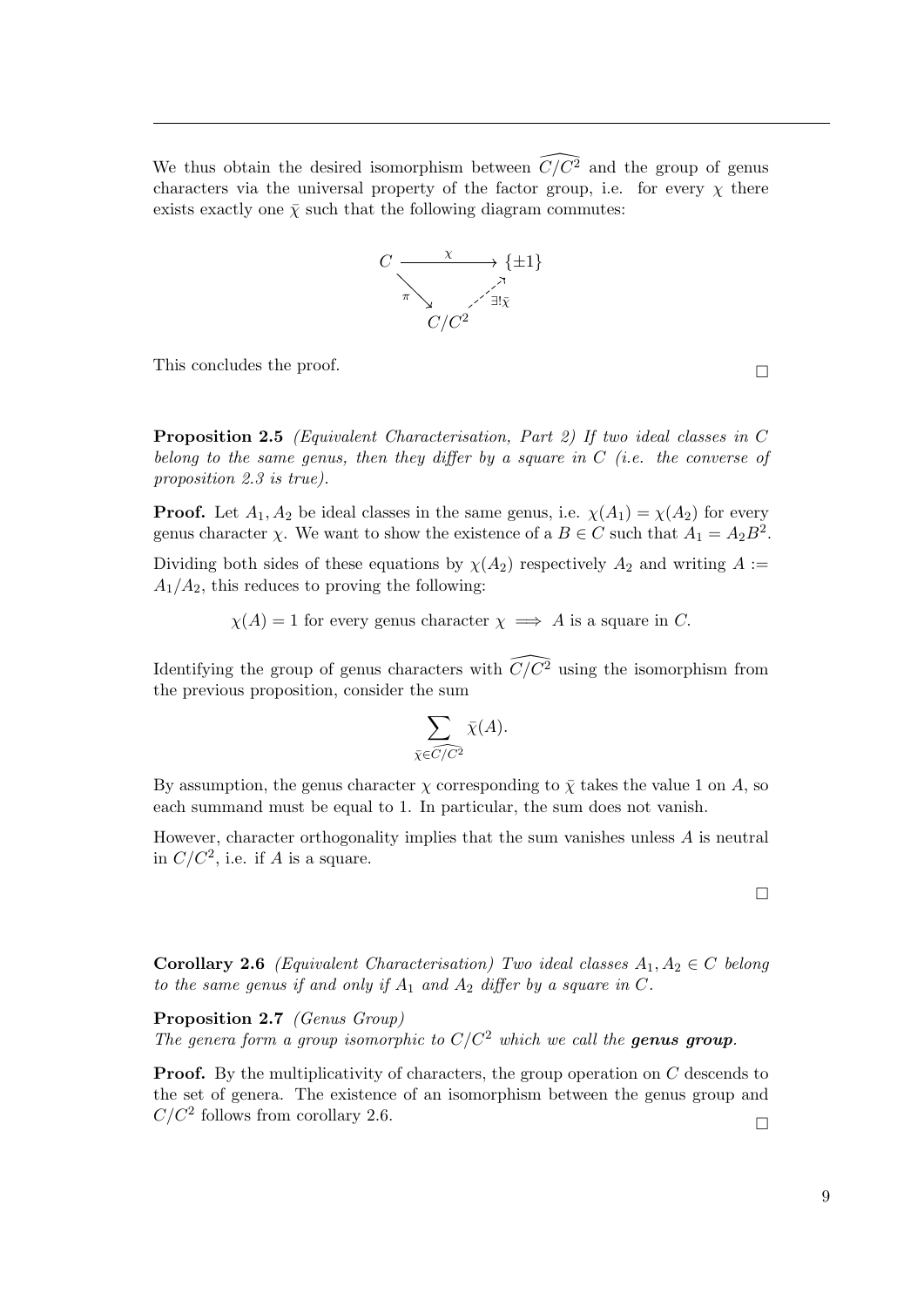Recall that finite abelian groups are isomorphic to their dual, that C is abelian and that  $|C| = h(D) < \infty$ . We therefore find that  $C/C^2 \cong \widehat{C/C^2}$ .

By the preceding propositions, the dual of the genus group is thus isomorphic to the group of genus characters. Furthermore, the number of genera is equal to the number of genus characters. Since  $C/C^2$  is a finite abelian group of index 2, this number is a power of 2 by the structure theorem for finitely generated abelian groups. This idea will be developed further in the proof of corollary [3.3.](#page-18-1)

Let us now turn to a closer investigation of the genus group.

**Definition 2.8 (Principal Genus)** The unit of the genus group is called the **prin**cipal genus.

<span id="page-13-1"></span>Remark 2.9 From corollary [2.6,](#page-12-0) it follows that the principal genus is formed by the squares of ideal classes. More precisely, by the definition of equivalence, an ideal **a** belongs to the principal genus if and only if  $a = (\lambda)b^2$  for an ideal b and  $a \lambda \in K$ with  $N(\lambda) > 0$ .

The following theorem is an attempt to highlight the naturality of the at first perhaps artificial notion of genera.

<span id="page-13-4"></span><span id="page-13-0"></span>Theorem 2.10 ("Naturality" of the Definition of Genus)

(i) Two fractional ideals  $\mathfrak a$  and  $\mathfrak b$  are in the same genus if and only if there exists  $a \lambda \in K$  with  $N(\lambda) > 0$  such that

<span id="page-13-2"></span>
$$
N(\mathfrak{a}) = N(\lambda)N(\mathfrak{b}).\tag{2.1}
$$

<span id="page-13-3"></span>(ii) A natural number n is the norm of a number  $\lambda \in K$  if and only if it is the norm of an integral ideal from the principal genus.

#### Proof. Ad [\(i\)](#page-13-0):

Ad " $\Rightarrow$ ": Let first a and b be ideals in the same genus. Using the definition of equivalence as in remark [2.9](#page-13-1) along with corollary [2.6,](#page-12-0) we deduce the existence of an ideal c and a number  $\mu \in K$  with  $N(\mu) > 0$  such that

$$
\mathfrak{a}=(\mu)\mathfrak{c}^2\mathfrak{b}.
$$

Using known properties of the norm from fact [1.19,](#page-7-1) we find

$$
N(\mathfrak{a}) = |N(\mu)| N(\mathfrak{c})^2 N(\mathfrak{b}).
$$

Note that by definition of the norm,  $N(c) \neq 0$  and thus  $N(\mu)N(c)^2 > 0$ . Furthermore, since  $N(\mathfrak{c}) \in \mathbb{Q}$ , we have that  $0 \langle N(\mathfrak{c})^2 \rangle = N(\mathfrak{c})N(\mathfrak{c})^2 = N(N(\mathfrak{c})) = N(N(\mathfrak{c}))$  $N((N(\mathfrak{c}))).$ 

Using the multiplicativity of the norm for ideals and the properties of principal ideal multiplication, we may therefore rewrite the factor  $N(\mu)N(\mathfrak{c})^2$  as

$$
0 < N(\mu)N(\Lambda(\mathbf{c})) = N(\mu)(N(\mathbf{c})) = N(\mu N(\mathbf{c})) = |N(\mu N(\mathbf{c}))| = N(\mu N(\mathbf{c}))
$$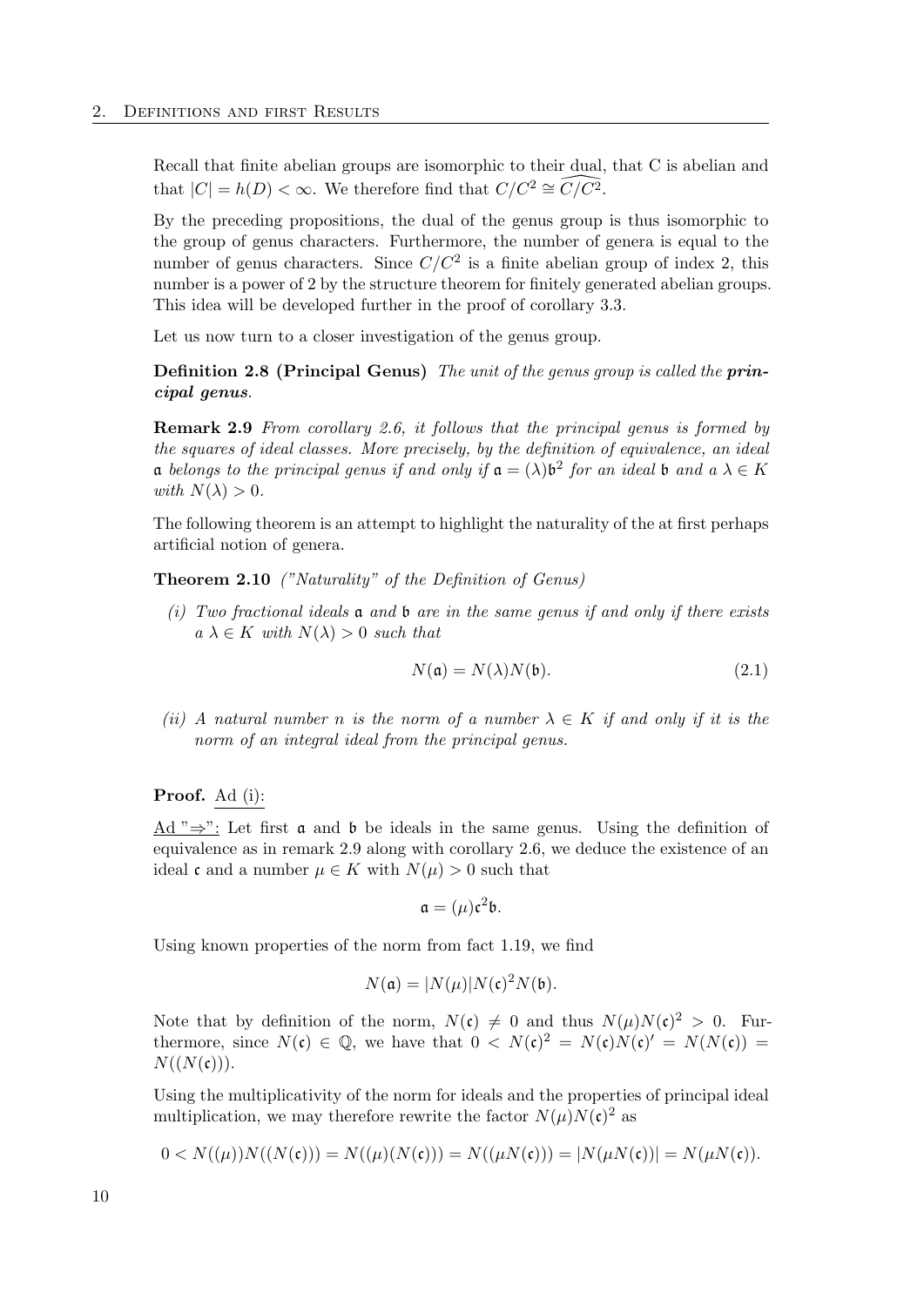Thus  $N(\mathfrak{a}) = N(\mu N(\mathfrak{c}))N(\mathfrak{b})$ , in other words [\(2.1\)](#page-13-2) holds with  $\lambda = \mu N(\mathfrak{c})$ .

Ad " $\Leftarrow$ ": Assume now that [\(2.1\)](#page-13-2) holds for two ideals **a** and **b**. Our goal is to show that a belongs to the genus of b.

Note that by dividing by  $N(\mathfrak{b})$  on both sides, we may w.l.o.g. replace  $\mathfrak{a}$  by  $\mathfrak{a}\mathfrak{b}^{-1}$ . It is therefore enough to show

<span id="page-14-0"></span>
$$
N(\mathfrak{a}) = N(\lambda), \ \lambda \in K, \ N(\lambda) > 0 \implies \mathfrak{a} \text{ lies in the principal genus.} \tag{2.2}
$$

Applying the same trick again, now for  $N(\lambda)$  instead of  $N(\mathfrak{b})$ , we may replace a by  $(\lambda^{-1})$ **a** and thus assume that  $\lambda = 1$ , i.e.  $N(\mathfrak{a}) = 1$  in [\(2.2\)](#page-14-0).

We now claim the following:

<span id="page-14-1"></span>
$$
N(\mathfrak{a}) = 1 \implies
$$
 there exists an integral ideal  $\mathfrak{b}$  s.t.  $\mathfrak{a} = \mathfrak{b}/\mathfrak{b}'$  (2.3)

(recall that  $\mathfrak{b}' = \{b' \mid b \in \mathfrak{b}\}\)$  denotes the conjugate ideal of  $\mathfrak{b}$ ).

This claim implies [\(2.2\)](#page-14-0). Indeed, using fact [1.19,](#page-7-1) in particular that  $\mathfrak{bb}' = (N(\mathfrak{b}))$ , it follows from remark [2.9](#page-13-1) that

$$
\mathfrak{a}=(N(\mathfrak{b})^{-1})\mathfrak{b}^2
$$

lies in the principle genus (as we already calculated for  $\mathfrak c$  in the first part of the proof,  $N(N(\mathfrak{b})^{-1}) = N(\mathfrak{b}^{-1})N(\mathfrak{b}^{-1})' = N(\mathfrak{b}^{-1})^2 > 0.$ 

Let us now prove claim  $(2.3)$ . Consider the unique factorisation of  $\alpha$  into prime ideals. As recalled in fact [1.26,](#page-8-0) there are three kinds of prime factors:

- 1.  $\mathfrak{p}_i$  with  $\mathfrak{p}_i \neq \mathfrak{p}'_i$  and  $N(\mathfrak{p}_i) = p_i$  for a split prime  $p_i$ ,
- 2.  $\mathfrak{q}_j$  with  $\mathfrak{q}_j = \mathfrak{q}'_j$  and  $N(\mathfrak{q}_j) = q_j^{k_j}$  $j_j^{k_j}$  for  $k_j = 1$  and a ramified prime  $q_j$ ,
- 3.  $\mathfrak{q}_j$  with  $\mathfrak{q}_j = \mathfrak{q}'_j$  and  $N(\mathfrak{q}_j) = q_j^{k_j}$  $j_j^{k_j}$  for  $k_j = 2$  and an inert prime  $q_j$ .

Keeping these three options in mind, we write

$$
\mathfrak{a} = (\prod_i \mathfrak{p}_i{}^{a_i} \mathfrak{p}_i^{\prime b_i}) (\prod_j \mathfrak{q}_j{}^{c_j}) \text{ for } a_i, b_i, c_i \in \mathbb{Z}.
$$

Taking the norm on both sides, we obtain  $1 = N(\mathfrak{a}) = \prod_i p_i^{a_i + b_i} \prod_j q_j^{k_j c_j}$  $\int_j^{\kappa_j c_j}$ . Since prime factorisation in  $\mathbb Q$  is unique, this implies that  $a_i + b_i = 0$  for all i and  $c_j = 0$ for all  $i$ . Setting

$$
\mathfrak{b} := \prod_{a_i > 0} \mathfrak{p}_i{}^{a_i} \prod_{b_i > 0} \mathfrak{p}_i'{}^{b_i}
$$

then yields (substituting  $\tilde{a}_i := a_i - b_i$ ):

$$
\mathfrak{b}/\mathfrak{b}'=\frac{\prod_{a_i>0}\mathfrak{p}_i{}^{a_i}\prod_{b_i>0}\mathfrak{p}_i'^{b_i}}{\prod_{a_i>0}\mathfrak{p}_i'^{a_i}\prod_{b_i>0}\mathfrak{p}_i{}^{b_i}}=\prod_{\tilde{a_i}+\tilde{b_i}=0}\mathfrak{p}_i{}^{\tilde{a_i}}\mathfrak{p}_i'^{\tilde{b_i}}=\mathfrak{a},
$$

which is precisely claim  $(2.3)$  and therefore concludes the proof of [\(i\)](#page-13-0). Ad [\(ii\)](#page-13-3):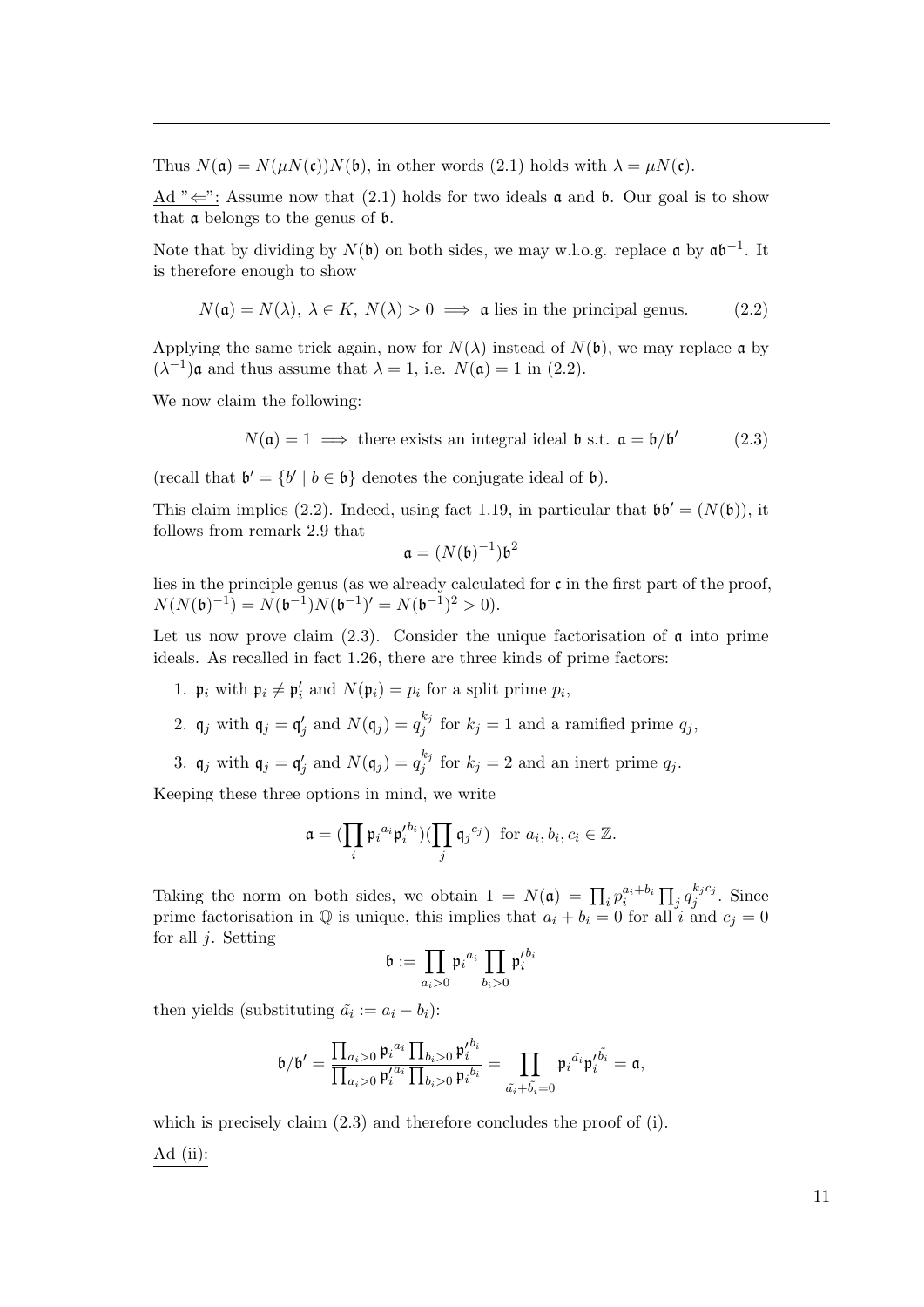Ad " $\Leftarrow$ ": Let **a** be an integral ideal in the principal genus and assume that  $n = N(\mathfrak{a})$ . Since (1) lies in the principal genus (e.g. by remark [\(2.9\)](#page-13-1)), we may plug  $\mathfrak{b} = (1)$  into  $(2.1)$ , which yields  $n = N(\mathfrak{a}) = N(\lambda)N((1)) = N(\lambda)$ .

Ad " $\Rightarrow$ ": Assume now that there exists a  $\lambda \in K$  with  $n = N(\lambda)$ . By separating the prime ideals of positive and negative exponents in its prime ideal decomposition, write ( $\lambda$ ) as  $\mathfrak{a}/\mathfrak{b}$  for coprime integral ideals  $\mathfrak{a}$  and  $\mathfrak{b}$  (meaning  $(\mathfrak{a}, \mathfrak{b}) = (1)$ , where  $(a, b) = a + b$ , see also definition [1.13\)](#page-6-1). From  $n = |N(\lambda)| = N(a/b) = N(a)/N(b)$ we deduce  $N(\mathfrak{b}) | N(\mathfrak{a})$ .

We finally claim the following:

<span id="page-15-1"></span>
$$
\exists \mathfrak{c} \text{ integral} : \mathfrak{a} = \mathfrak{b}' \mathfrak{c} \text{ (i.e. } \mathfrak{b}' \mid \mathfrak{a}). \tag{2.4}
$$

Note that this implies " $\Rightarrow$ ". Indeed, we find using claim [\(2.4\)](#page-15-1) that

$$
n = N(\lambda) = N(\mathfrak{a}/\mathfrak{b}) = N(\mathfrak{b}'\mathfrak{c}/\mathfrak{b}) = N(\mathfrak{b}')/N(\mathfrak{b})N(\mathfrak{c}) = N(\mathfrak{c}),
$$

where we used that  $N(\mathfrak{b}') = \mathfrak{b}'\mathfrak{b} = \mathfrak{b}\mathfrak{b}' = N(\mathfrak{b})$ . A simple application of [\(2.2\)](#page-14-0) then yields that c lies in the principal genus.

Let us now prove claim  $(2.4)$  and thereby theorem [2.10.](#page-13-4) By the same argument and with the same notation as in the proof of claim  $(2.3)$ , we can write

$$
\mathfrak{b} = (\prod_i \mathfrak{p}_i{}^{a_i} \mathfrak{p}_i^{\prime b_i}) (\prod_j \mathfrak{q}_j{}^{c_j}) \text{ for } a_i, b_i, c_i \in \mathbb{Z}_{\geq 0},
$$

now with non-negative powers by definition of **b**. Taking the norm, we find  $N(\mathfrak{b}) =$  $\prod_i p_i^{a_i+b_i} \prod_j q_j^{k_jc_j}$  with  $k_j \in \{1,2\}$ . Since  $N(\mathfrak{b}) \mid N(\mathfrak{a})$  and since  $\mathfrak{q}_j^{c_j}$  is the only ideal with norm  $q_i^{k_j c_j}$  $j_j^{k_j c_j}$ , we must have  $\mathfrak{q}_j^{c_j} \mid \mathfrak{a}$  for every j. From  $(\mathfrak{a}, \mathfrak{b}) = (1)$ , it then follows that  $c_j = 0$  for every j.

Analogously, we cannot have  $a_i > 0$  and  $b_i > 0$  at the same time, i.e. at least one of them must be 0 for every *i*. Consider w.l.o.g. the case  $a_i > 0$ : again,  $N(\mathfrak{b}) | N(\mathfrak{a})$ implies that  $p_i^{a_i} \mid N(\mathfrak{a})$ . Since  $(\mathfrak{a}, \mathfrak{b}) = (1)$ , we must therefore have that  $\mathfrak{p}_i'^{a_i}$  appears in the prime ideal decomposition of  $a$ . Repeating this argument for every i yields  $\mathfrak{b}' \mid \mathfrak{a},$  i.e. claim  $(2.4)$ .

<span id="page-15-0"></span>Remark 2.11 It can be shown using theorem [2.10](#page-13-4) that two ideal classes belong to the same genus if and only if the corresponding quadratic forms are rationally equivalent, i.e. via a matrix in  $SL(2,\mathbb{Q})$ .

**Remark 2.12** Theorem [2.10](#page-13-4) highlights the difference between ideal classes and genera. Indeed, for ideals a, b, we find the following:

| $a, b$ in the same ideal class | $\iff$ | $\mathfrak{a} = (\lambda) \mathfrak{b}, N(\lambda) > 0,$      |
|--------------------------------|--------|---------------------------------------------------------------|
| $a, b$ in the same genus       | $\iff$ | $N(\mathfrak{a}) = N((\lambda)\mathfrak{b}), N(\lambda) > 0,$ |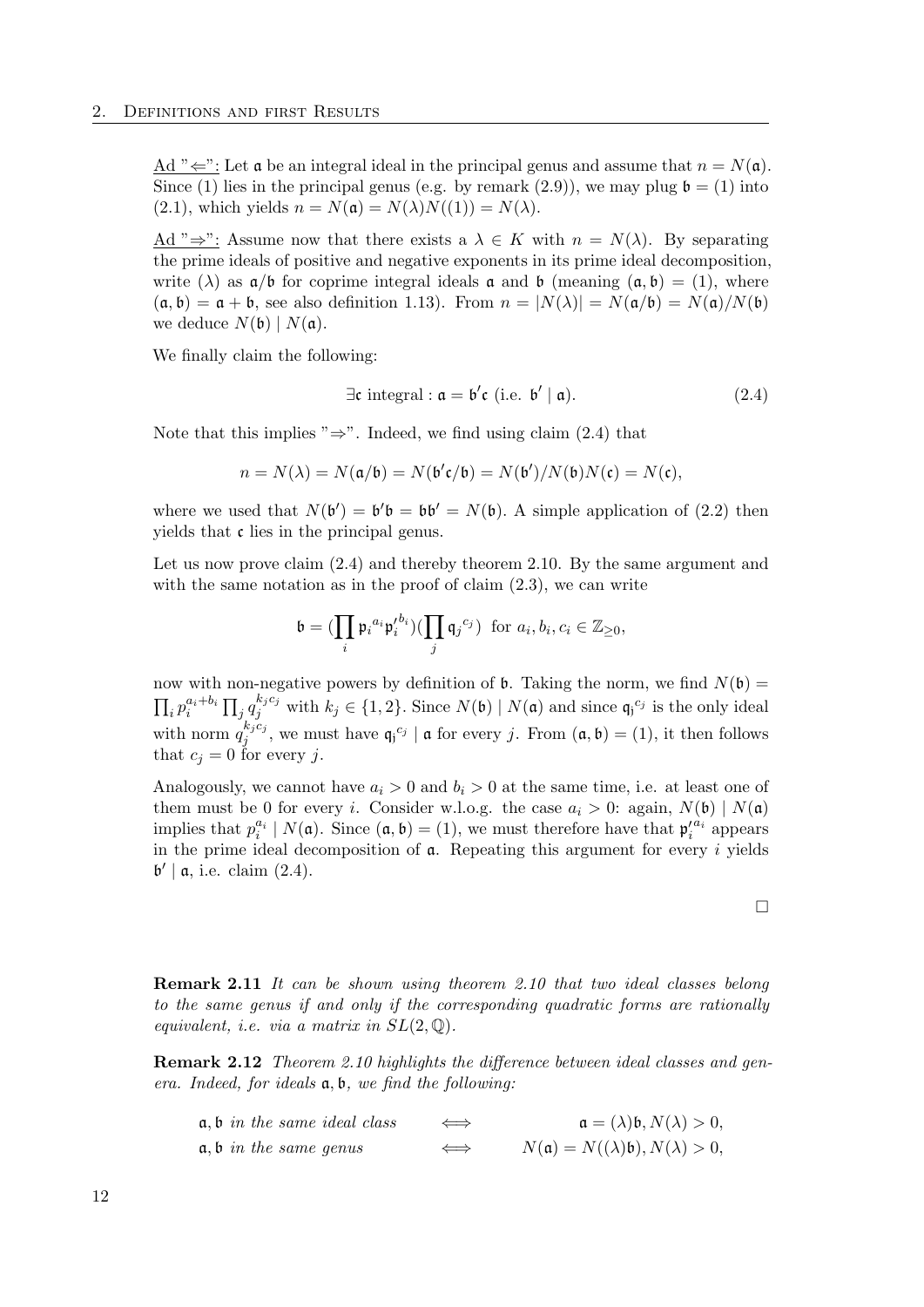where the first equivalence is simply the definition of a (narrow) ideal class and the second follows immediately from [\(i\)](#page-13-0) in theorem [2.10](#page-13-4) using known properties of the norm.

For  $n \in \mathbb{N}$ , we further find:

 $n = N(\mathfrak{a})$ ,  $\mathfrak{a}$  principal,  $\mathfrak{a} \in principal$  ideal class  $\iff n = N(\lambda), \lambda \in \mathcal{O}$ ,  $n = N(\mathfrak{a}), \mathfrak{a}$  principal,  $\mathfrak{a} \in principal$  genus  $n = N(\lambda), \lambda \in K$ ,

where the first equivalence is a rephrasing of the definition of a principal ideal, and the second is just [\(ii\)](#page-13-3) from theorem [2.10.](#page-13-4)

Let us now gently conclude this chapter with a small addendum to theorem [2.10.](#page-13-4)

Proposition 2.13 [\(2.3](#page-14-1) for numbers) The following holds:

<span id="page-16-0"></span>
$$
\lambda \in K, N(\lambda) = 1 \implies \exists \mu \in \mathcal{O} : \lambda = \mu/\mu'. \tag{2.5}
$$

**Proof.** If  $\lambda = -1$ , define  $\mu := \sqrt{d}$ . Then  $\mu \in \mathscr{O}$  since it solves  $x^2 - d$ , and  $\mu/\mu'=\sqrt{d}/-\sqrt{d}=-1.$ 

Otherwise, pick  $\mu_0 := \lambda + 1 \neq 0$  and note that  $N(\mu_0) = \lambda + \lambda' + 2 = tr(\mu_0) \in \mathbb{Q}$ . Pick  $m \in \mathbb{Z}$  such that  $m(\lambda + \lambda' + 2) \in \mathbb{Z}$  and define  $\mu := m\mu_0$ . By fact [1.12,](#page-6-2)  $N(\mu) = m^2 N(\mu_0) \in \mathbb{Z}$  and  $tr(\mu) = m \cdot tr(\mu_0) \in \mathbb{Z}$  imply that  $\mu \in \mathcal{O}$ . Finally, note that

$$
\lambda \mu' = \lambda m \mu'_0 = m \lambda (\lambda' + 1) = m(N(\lambda) + \lambda) = m(1 + \lambda) = m\mu_0 = \mu,
$$
  
i.e. 
$$
\lambda = \mu/\mu'.
$$

Having established our basic genus-theoretic approach to the matter at hand, we shall now proceed to the previously foreshadowed results of Gauss. In chapter [3,](#page-18-0) an

elegant classification of genus characters will yield these and more.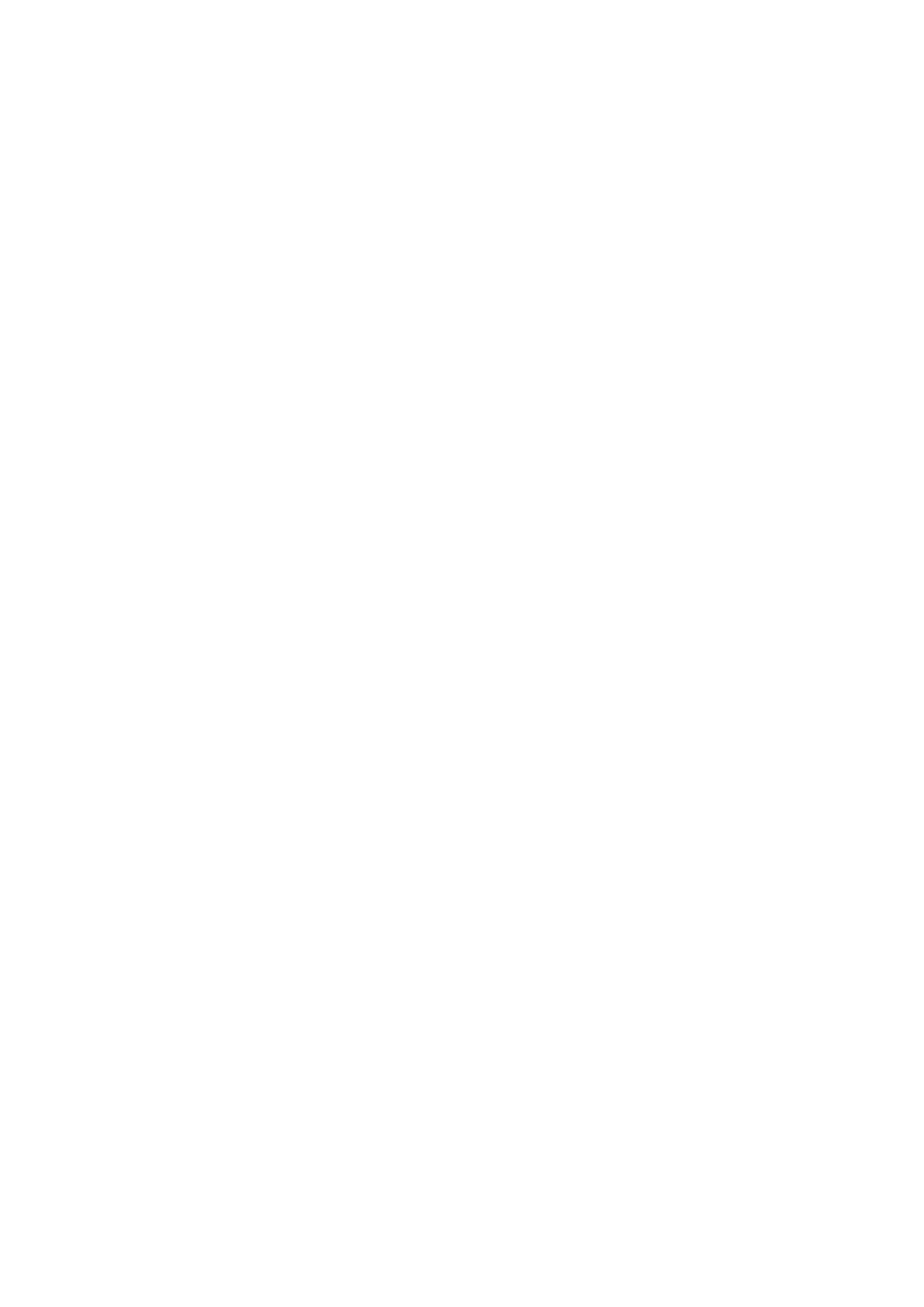### Chapter 3

## <span id="page-18-0"></span>Classification of genus Characters

In this chapter, we denote the L-series  $L(s, \chi_D)$  by  $L_D(s)$ . In particular, for  $D = 1$ ,  $\chi_D = \chi_0$  and we obtain  $L_D(s) = \zeta(s)$ . For  $D \neq 1$  the discriminant of a quadratic field K, we write

<span id="page-18-3"></span>
$$
\zeta_K(s) = \zeta(s)L_D(s). \tag{3.1}
$$

<span id="page-18-4"></span>**Theorem 3.1** Let  $D$  be the discriminant of a quadratic field  $K$ . There is a bijective correspondence between the genus characters of K and the partitions  $D = D' \cdot D''$  of D into a product of two fundamental discriminants (up to commutation and including the partition  $D = 1 \cdot D$ ).

In particular, the genus character corresponding to the partition  $D = D' \cdot D''$  is given for prime ideals p by

<span id="page-18-5"></span>
$$
\chi(\mathfrak{p}) = \begin{cases} \chi_{D'}(N(\mathfrak{p})), if (N(\mathfrak{p}), D') = 1, \\ \chi_{D''}(N(\mathfrak{p})), if (N(\mathfrak{p}), D'') = 1, \end{cases}
$$
(3.2)

and for arbitrary ideals  $\mathfrak{a} = \mathfrak{p}_1^{n_1} \dots \mathfrak{p}_k^{n_k}$  by

<span id="page-18-6"></span>
$$
\chi(\mathfrak{a}) = \chi(\mathfrak{p}_1)^{n_1} \dots \chi(\mathfrak{p}_k)^{n_k},\tag{3.3}
$$

where  $\mathfrak{p}_i$  are prime ideals and  $n_i \in \mathbb{Z}$  for  $1 \leq i \leq k$ .

Furthermore, the L-series of  $\chi$  is given by

<span id="page-18-2"></span><span id="page-18-1"></span>
$$
L_K(s, \chi) = L_{D'}(s)L_{D''}(s). \tag{3.4}
$$

**Remark 3.2** For the trivial partition  $D' = 1$ ,  $D'' = D$ , one obtains  $\chi = \chi_0$ , thus [\(3.4\)](#page-18-2) reduces to [\(3.1\)](#page-18-3), in particular  $L_K(s, \chi) = \zeta_K(s)$ .

First, we'll state a corollary of the theorem, which gives us more insight on the class number, based on the nature of the discriminant.

Corollary 3.3 Let t be the number of prime discriminants in the decomposition of D. Then the group  $C/C^2$  is isomorphic to  $(\mathbb{Z}/2\mathbb{Z})^{t-1}$ . In particular,  $2^{t-1} \mid h(D)$ and  $h(D)$  is odd if and only if D is a prime discriminant.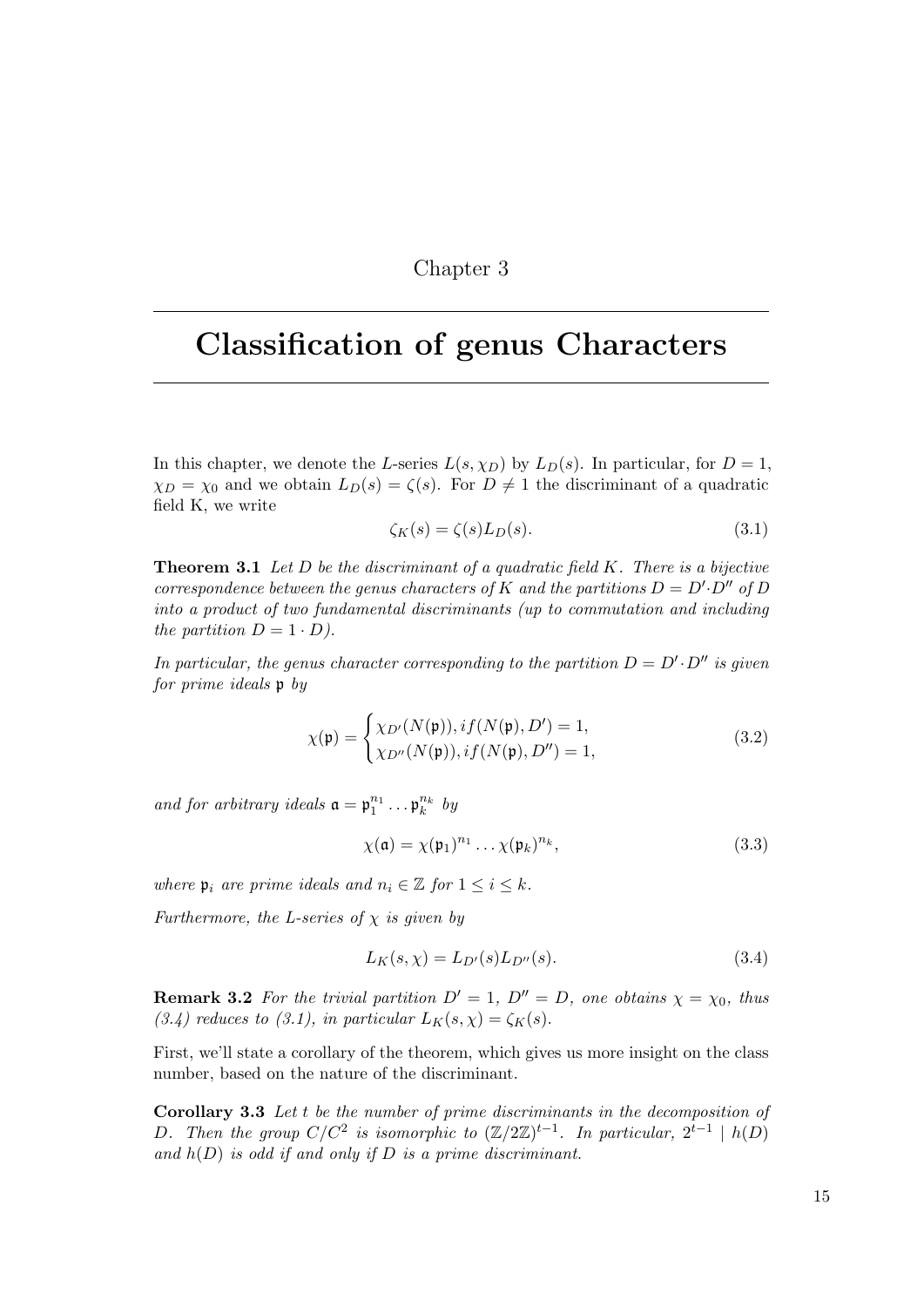**Proof.** (Corollary [3.3\)](#page-18-1) Let  $D = D_1 \dots D_t$  be the decomposition of D to prime discriminants. We then have  $2^{t-1}$  total number of different decompositions  $D = D' \cdot D''$ , since that is the number of decompositions of a set  $\{D_1, \ldots, D_t\}$  as a disjoint union of two subsets. On the other hand, we know that the number of genus characters is equal to the order of the group  $|C/C^2|$ , which is equal to the number of decomposi-tions of D to prime disciminants, according to the theorem [\(3.1\)](#page-18-4). Now, since  $C/C^2$ is Abelian, and of exponent 2, we can conclude that it is isomorphic to the group  $(\mathbb{Z}/2\mathbb{Z})^r$  and since  $|C/C^2| = 2^{t-1}$  we can conclude that  $r = t - 1$ . Furthermore, as we have that  $|C/C^2| = |C|/|C^2|$  and  $|C| = h(D)$  we can see that  $h(D) = 2^{t-1}|C^2|$ which gives us that  $2^{t-1}$  |  $h(D)$ . This gives us the first direction of the equivalence, notably:

$$
h(D) \text{ odd } \Longrightarrow t = 1
$$

The other direction follows from the fact that if  $D$  is a prime discriminant it implies  $t = 1$ , which in turn gives us  $|C| = |C^2| \Longrightarrow C = C^2$ . However, it cannot be that 2 | C since then, using the structure theorem we would get  $C \cong \mathbb{Z}_{2^k} \times G$ , for some natural number  $k > 0$  and Abelian group G. Then the element  $(1,0) \neq 2k$  for any  $k \in C$ , so  $(1,0) \notin C^2$ , which would be a contradiction. Finally, we have:

$$
t = 1 \iff 2 \nmid h(D) \tag{3.5}
$$

which is the final claim in the corollary.

$$
\Box
$$

#### Proof. (Theorem [3.1\)](#page-18-4)

To make the proof more clear, it will be broken down into 4 parts:

- i)  $\chi$  is a well defined genus character determined by equations [\(3.2\)](#page-18-5) and [\(3.3\)](#page-18-6).
- ii) For every  $\chi$  the equation [\(3.4\)](#page-18-2) holds.
- iii) There are  $2^{t-1}$  different genus characters constructed in this way, where t denotes the number of prime discriminants in the decomposition of D.
- iv) There do not exist any other genus characters other than the ones constructed.
- i) Firstly, we check that  $\chi$  is well defined as a function. When  $\mathfrak p$  is a prime ideal , we know that  $N(\mathfrak{p})$  (further denoted with  $N\mathfrak{p}$ ) is a power of a prime and  $(D', D'') = 1.$  We have that it holds:

$$
(N\mathfrak{p}, D') = 1 \vee (N\mathfrak{p}, D'') = 1
$$

Now if it holds that  $(Np, D') = 1$  and  $(Np, D'') = 1$ , we need to verify that  $\chi_{D'}(N\mathfrak{p}) = \chi_{D''}(N\mathfrak{p})$ , or equivalently  $\chi_{D'}(N(\mathfrak{p})) \cdot \chi_{D''}(N\mathfrak{p}) = 1$ . We also have that

$$
(N\mathfrak{p}, D') = 1 \land (N\mathfrak{p}, D'') = 1 \Rightarrow (N\mathfrak{p}, D) = 1
$$

Using the theorem 1 from chapter 11 in [\[1\]](#page-28-1) we have 2 possibilities: either  $N\mathfrak{p} =$  $p^2$  with  $\chi_D(p) = -1$ , or  $Np = p$  with  $\chi_D(p) = 1$ . In the first case, we have that (using multiplicativity of the character)

$$
\chi_{D'}(N\mathfrak{p}) = \chi_{D'}(p^2) = \chi_{D'}(p)^2 = 1 = \chi_{D''}(N\mathfrak{p})
$$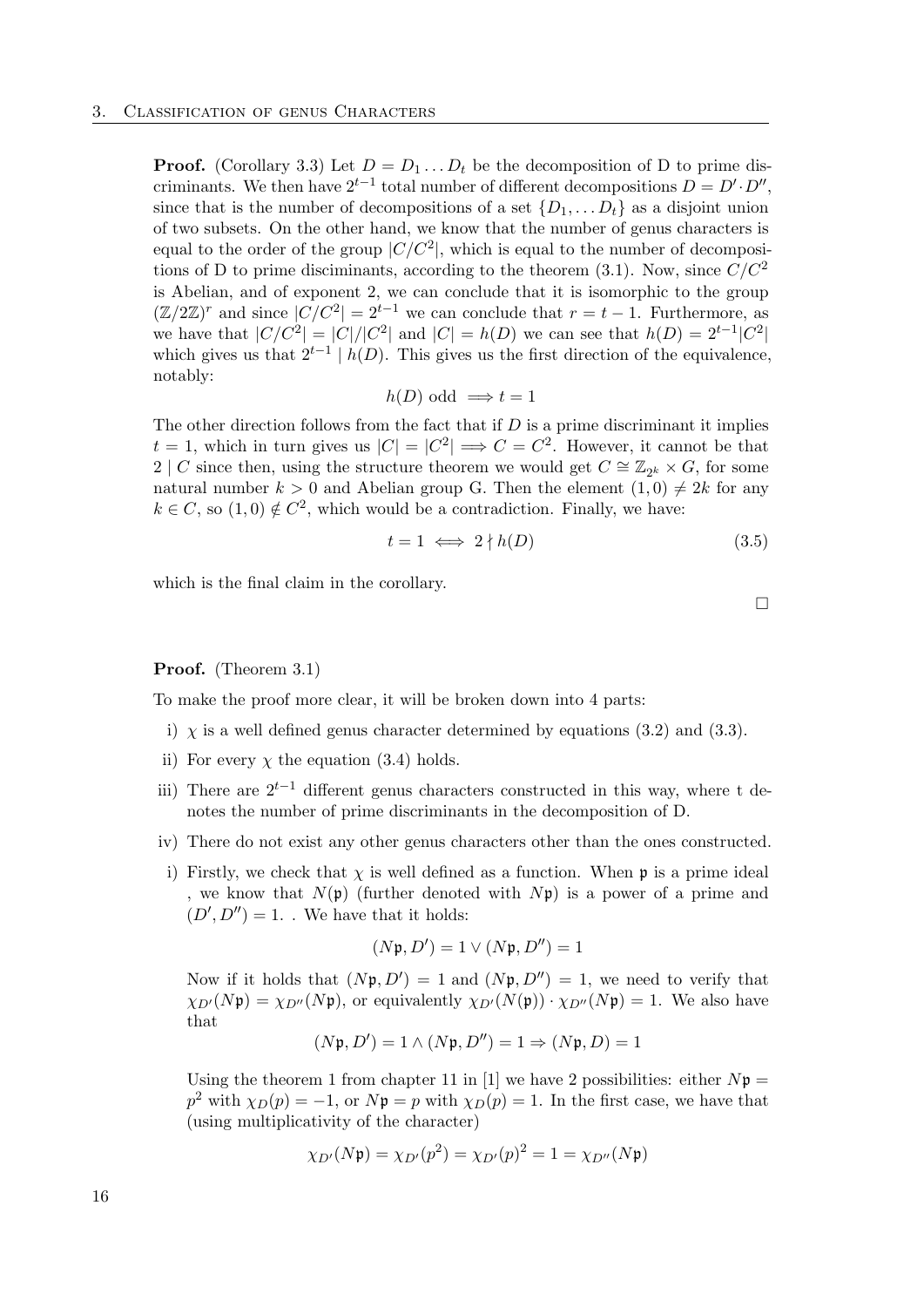In the second case, we have that (using the multiplicativity of the Legendre symbol)

$$
\chi_{D'}(N\mathfrak{p})\chi_{D''}(N\mathfrak{p}) = \chi_{D'}(p)\chi_{D''}(p) = \chi_D(p) = 1
$$

Now we have proven that  $\chi$  is a well-defined function, so it's left to prove that it indeed is a genus character. Since from equations [\(3.2\)](#page-18-5) and [\(3.3\)](#page-18-6) we can clearly see that it is multiplicative with the codomain of  $\pm 1$ , only thing that is left to show is that it sends the neutral element of the ideal class group to the neutral element of  $\{\pm 1\}$ . More precisely, we want:

<span id="page-20-0"></span>
$$
\chi(\lambda) = 1, (\lambda \in K, N(\lambda) > 0)
$$
\n(3.6)

Firstly we will prove [\(3.6\)](#page-20-0) only for the  $\lambda$  such that  $N(\lambda)$  is coprime with D' (or equivalently D''). Using [\(3.2\)](#page-18-5) We have that  $\chi(\lambda) = \chi_{D'}(N(\lambda))$ . Let  $D' = \prod_i D_i$  be the decomposition of the fundamental discriminant to prime discriminants (which is unique). Since we have that  $\chi_{D'} = \prod_i \chi_{D_i}$ , it is sufficient to show that

$$
\chi_{D_i}(N(\lambda))=1
$$

We will break this down to cases depending on  $D_i$ ; either  $D_i = \pm p = 1 \pmod{4}$ where p is prime, or  $D_i = -4$ , 8 or  $-8$ . In the first case, we have:

$$
\lambda = \frac{a + b\sqrt{D}}{2}, (a, b \in \mathbb{Z} \text{ of same parity})
$$

 $4N(\lambda) = 4 \cdot \frac{a^2 - b^2 D}{4}$  $\frac{1}{4} \frac{\partial D}{\partial \mu} = a^2 \pmod{p}$ , where  $p \nmid a$  since  $N(\lambda)$  coprime with D',

therefore,

$$
\chi_{D_i}(4N(\lambda)) = \chi_{D_i}(a^2) = 1
$$
, since  $\chi_{D_i}(4) = 1$  we have that  $\chi_{D_i}(N(\lambda)) = 1$ 

In the other case, where  $D_i = 4$ , or respectively 8, -8, we can write D as 4d with  $d = 3 \pmod{4}$ , respectively  $d = 2 \pmod{8}$ ,  $d = 6 \pmod{8}$ . Then we get:

$$
D_i = -4 \Rightarrow N(\lambda) = m^2 - n^2 d, d = 3 \pmod{4}
$$

$$
\Rightarrow N(\lambda) = 0, 1, 2 \pmod{4}
$$

$$
\Rightarrow N(\lambda) = 1 \pmod{4}
$$

$$
\Rightarrow \chi_{-4}(N(\lambda)) = 1
$$

$$
D_i = 8 \Rightarrow N(\lambda) = m^2 - n^2 d, d = 2 \pmod{8}
$$
  
\n
$$
\Rightarrow N(\lambda) = 0, 1, 2, 4, 6, 7 \pmod{4}
$$
  
\n
$$
\Rightarrow N(\lambda) = 1, 7 \pmod{4}
$$
  
\n
$$
\Rightarrow N(\lambda) = 0 \pmod{4}
$$
  
\n
$$
\Rightarrow \chi_8(N(\lambda)) = 1
$$

17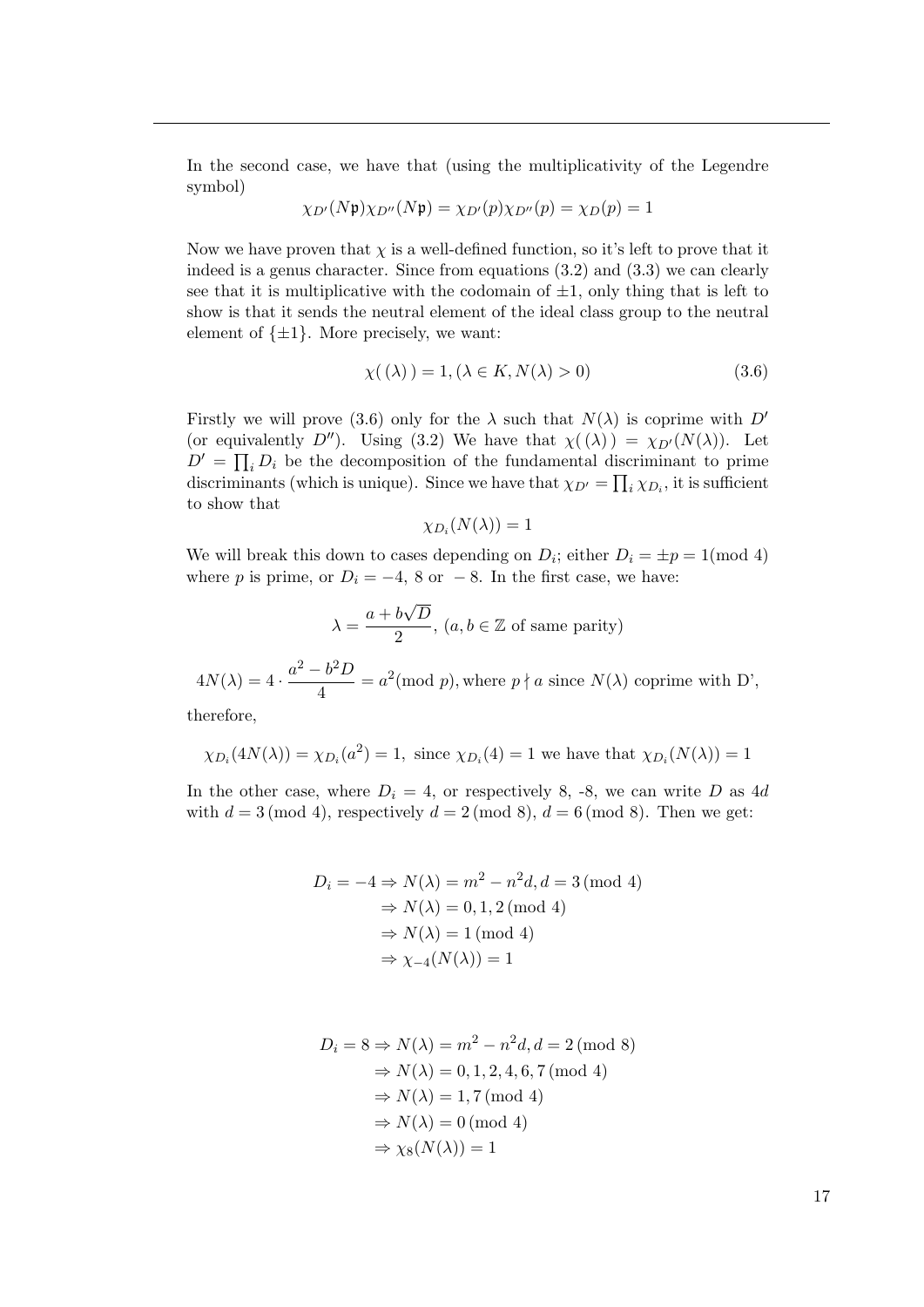$$
D_i = -8 \Rightarrow N(\lambda) = m^2 - n^2 d, d = 6 \pmod{8}
$$
  
\n
$$
\Rightarrow N(\lambda) = 0, 1, 2, 3, 4, 6 \pmod{8}
$$
  
\n
$$
\Rightarrow N(\lambda) = 1, 3 \pmod{4}
$$
  
\n
$$
\Rightarrow N(\lambda) = 0 \pmod{4}
$$
  
\n
$$
\Rightarrow \chi_{-8}(N(\lambda)) = 1
$$

Note that  $2 \nmid N(\lambda)$  was used here, due to the  $N(\lambda)$  being coprime with D'. Now we can take  $\lambda$  to be an arbitrary element of  $\mathscr O$ , and write:

$$
(\lambda) = \mathfrak{p}_1 \dots \mathfrak{p}_r \mathfrak{b}
$$

where  $\mathfrak{p}_i$  are prime ideals that divide D and b is coprime with D. For every i we can find an ideal  $\mathfrak{a}_i$  in the idealclass of  $\mathfrak{p}_i^{-1}$  such that it is coprime with D. Now for every *i* we have that  $a_i p_i$  is a principle ideal that is coprime with either  $D'$ or  $D''$  (since every prime factor of D can show up only in either  $D'$  or  $D''$ , but not both). Using previosly proven case, we get:

$$
\chi(\mathfrak{a}_i\mathfrak{p}_i)=1
$$
, for every i

Now we can write out

$$
(\lambda)=(\mathfrak{p}_1\mathfrak{a}_1)\ldots(\mathfrak{p}_r\mathfrak{a}_r)(\mathfrak{b}\mathfrak{p}_1^{-1}\ldots\mathfrak{p}_r^{-1})
$$

where  $(\mathfrak{bp}_1^{-1} \dots \mathfrak{p}_r^{-1})$  is also a principle ideal coprime with D (as it is a product of ideals coprime with D) which lastly gives us

$$
\chi((\mathfrak{bp}_1^{-1}\ldots \mathfrak{p}_r^{-1}))=1
$$

This gives us

 $\chi((\lambda))=1$ 

which is what we set out to prove.

ii) Writing out  $L_K(s, \chi)$  with the Euler product, we get:

<span id="page-21-0"></span>
$$
L_K(s,\chi) = \prod_{\mathfrak{p}} \left(1 - \frac{\chi(\mathfrak{p})}{N(\mathfrak{p})^s}\right)^{-1} = \prod_{p} \prod_{\mathfrak{p} \mid p} \left(1 - \frac{\chi(\mathfrak{p})}{N(\mathfrak{p})^s}\right)^{-1} \tag{3.7}
$$

where the first product is over all rational prime numbers  $p$ , and the second one over all prime ideals  $\mathfrak p$  that devide p. On the other hand we have that the Euler product of  $L_{D'}$  and  $L_{D''}$  gives:

<span id="page-21-1"></span>
$$
L_{D'}(s)L_{D''}(s) = \prod_{p} \left(1 - \frac{\chi_{D'}(p)}{p^s}\right)^{-1} \left(1 - \frac{\chi_{D''}(p)}{p^s}\right)^{-1}
$$
(3.8)

It will be shown that all the corresponding factors in the product in [\(3.7\)](#page-21-0) and [\(3.8\)](#page-21-1) are the equal. We break this proof down to 3 cases, based on the theorem 1, chapter 11 from [\[1\]](#page-28-1):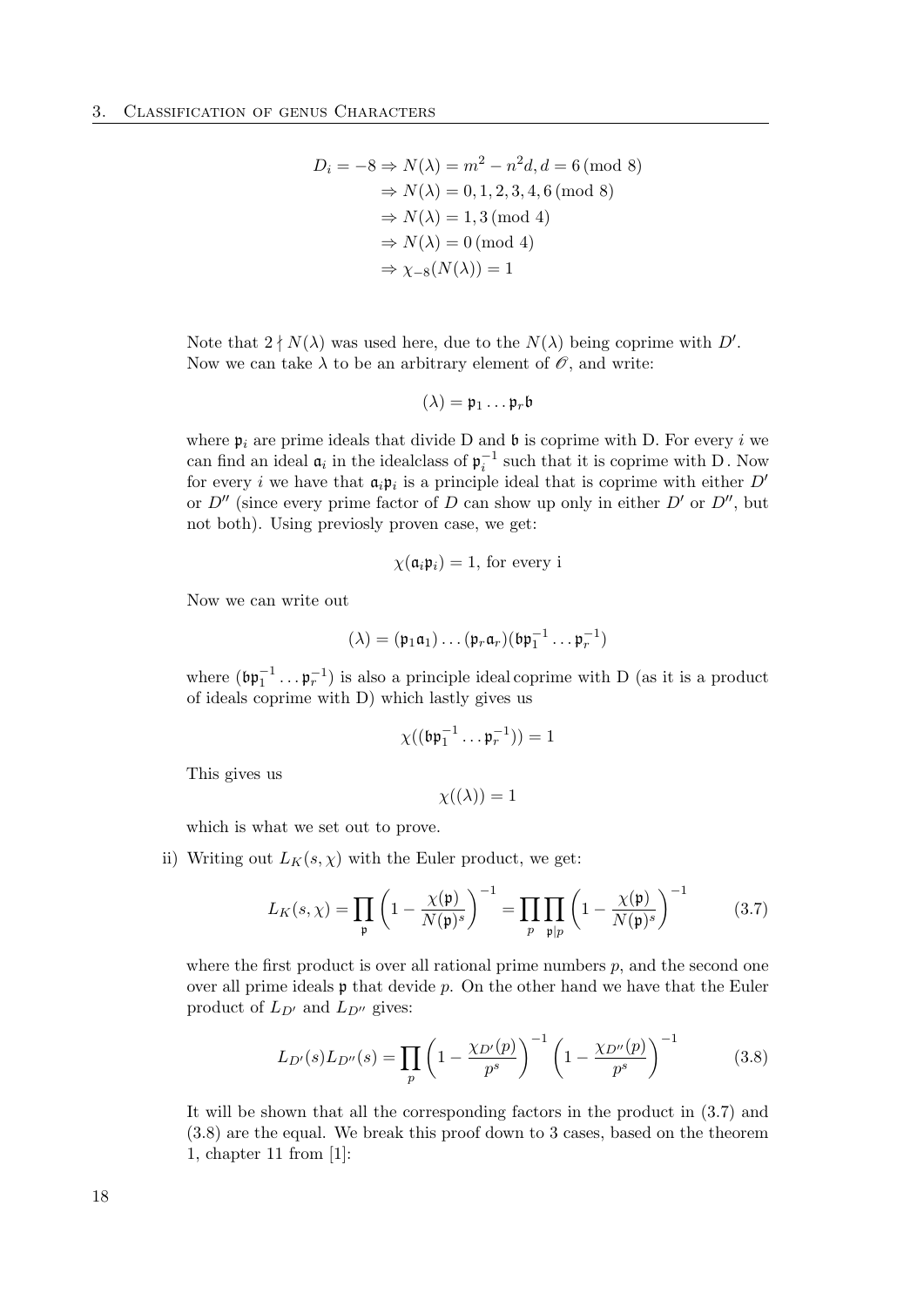Case 1:  $\chi_D(p) = 1, p = pp'$  where we have p coprime with both D' and D'' (because otherwise we would get  $\chi_D(p) = 0$ ). Using [\(3.2\)](#page-18-5) gives us:

$$
\chi(\mathfrak{p}) = \chi_{D'}(N\mathfrak{p}) = \chi_{D'}(p) = \chi_{D''}(p)
$$

Likewise, we have  $\chi(\mathfrak{p}') = \chi_{D'}(p) = \chi_{D''}(p)$ , which gives us

$$
\prod_{\mathfrak{p}|p} \left(1 - \frac{\chi(\mathfrak{p})}{N(\mathfrak{p})^s}\right)^{-1} = \left(1 - \frac{\chi_{D'}(p)}{p^s}\right)^{-1} \left(1 - \frac{\chi_{D''}(p)}{p^s}\right)^{-1}
$$

<u>Case 2</u>:  $\chi_D(p) = -1, p = \mathfrak{p}$ . We have now that  $N(\mathfrak{p}) = p^2$ , therefore  $\chi(\mathfrak{p}) = 1$ . On the other hand, we have that  $\chi_{D'}(p)\chi_{D''}(p) = \chi_D(p) = -1$ , so one of the  $\chi_{D'}(p)$ ,  $\chi_{D''}(p)$  takes the value of +1, whereas the other −1. Consequently:

$$
\prod_{\mathfrak{p}|p} \left(1 - \frac{\chi(\mathfrak{p})}{N(\mathfrak{p})^s}\right)^{-1} = \left(1 - \frac{1}{p^{2s}}\right)^{-1} = \left(1 - \frac{1}{p^s}\right)^{-1} \left(1 + \frac{1}{p^s}\right)^{-1}
$$

$$
= \left(1 - \frac{\chi_{D'}(p)}{p^s}\right)^{-1} \left(1 + \frac{\chi_{D''}(p)}{p^s}\right)^{-1}
$$

<u>Case 3</u>:  $\chi_D(p) = 0$ ,  $p = \mathfrak{p}^2$ . We have that p devides either D' or D'', and so if for example  $p \mid D''$ , then  $(p, D') = 1$  and so according to [\(3.2\)](#page-18-5) is  $\chi(\mathfrak{p}) = \chi_{D'}(p)$ . Therefore it follows:

$$
\prod_{\mathfrak{p}|p} \left(1 - \frac{\chi(\mathfrak{p})}{N(\mathfrak{p})^s}\right)^{-1} = \left(1 - \frac{\chi_{D'}(p)}{p^s}\right)^{-1}
$$

$$
= \left(1 - \frac{\chi_{D'}(p)}{p^s}\right)^{-1} \left(1 - \frac{\chi_{D''}(p)}{p^s}\right)^{-1}
$$

since  $\chi_{D''}(p) = 0$ .

Having all the cases covered, we can conclude that the equality between [3.7](#page-21-0) and [3.8](#page-21-1) holds.

iii) Let  $D = D_1 \dots D_t$  be the decomposition of D to prime discriminats and lets us denote with  $\chi_i$  the genus character corresponding to the decomposition  $D =$  $(D_i) \cdot (D_1 \dots D_{i-1} D_{i+1} \dots D_t)$ . We then have that for any decomposition of  $D = D' \cdot D''$ , where  $D'' = D_{i_1} D_{i_2} \dots D_{i_s}$ , the corresponding character  $\chi$  is equal to  $\chi_{i_1}\chi_{i_2}\ldots\chi_{i_s}$ . In other words, the characters that we have created from the corresponding decomposition form a group, with the generators  $\chi_1 \dots \chi_t$  and relations  $\chi_i^2 = 1$  and  $\prod_i \chi_i = 1$  (this can be verified by doing calculations and breaking down to cases similar to the ones in proof of i) ). To conclude that group is isomorphic to  $(\mathbb{Z}/2\mathbb{Z})^{t-1}$  and that it therefore has  $2^{t-1}$  elements, we need to prove that no other relation in the group holds. In other words, it suffices to show that the only character that is trivial arises from the decomposition where either  $D' = 1$  or  $D'' = 1$ . That, however, follows directly from [\(3.4\)](#page-18-2), since for  $D'$  and  $D'' \neq 1$  we have that functions  $L_{D'}(s)$  and  $L_{D''}(s)$  are holomorphic in the point  $s = 1$ , so  $s = 1$  is not a pole of  $L_k(s, \chi)$  and therefore  $\chi$  cannot be a trivial character.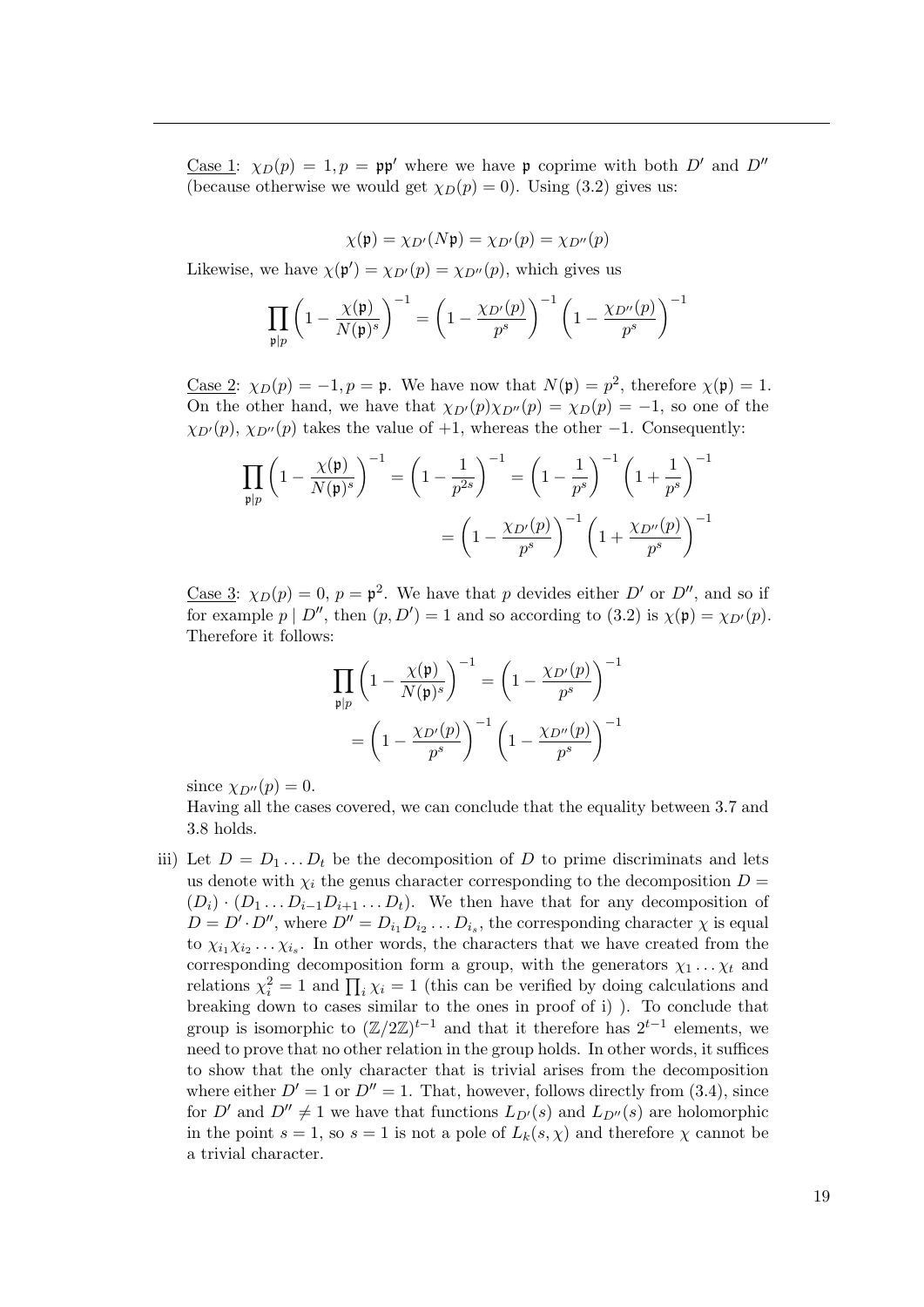#### 3. Classification of genus Characters

iv) As we have seen in the proof of the corollary, there is  $2<sup>r</sup>$  genus characters, where  $2^r = |C/C^2|$ . All that we need to prove now is that  $r \leq t-1$ . To further simplify the proof, we are going to look at the following exact sequence:

$$
0 \to I \xrightarrow{i} C \xrightarrow{Sq} C \xrightarrow{\pi} C/C^2 \to 0,
$$

where  $I = Ker(Sq)$ , and  $Sq: C \to C$  is the square function,  $Sq(A) = A^2$ . Since all the groups are finite, using isomorphism theorem and Lagrange's theorem, we have that  $|I| = |C/C^2|$ . This means that instead of looking at  $|C/C^2|$  we can look at all ideal classes s.t.  $A^2$ . Using that  $A^{-1} = A'$ , we further get

$$
A \in I \iff A^2 = 1 \iff A = A^{-1} \iff A = A'
$$

We will call the ideal classes that satisfy this condition *ambiguous*. It suffices to show that there are at most  $2^{t-1}$  ambiguous ideal classes.

Let us observe first that in every ambiguous ideal class there is an ideal  $a$  s.t.  $\mathfrak{a}' = \mathfrak{a}$ . To prove this observation, we will be using [\(2.5\)](#page-16-0): Let  $\mathfrak{a} \in A$  be an arbitrary ideal, then we have  $\mathfrak{a}' \in A' = A$  and  $\mathfrak{a}' = (\lambda) \mathfrak{a}$  with  $\lambda \in K, N(\lambda) = 1$ . Now using [\(2.5\)](#page-16-0) we have that  $\lambda = \frac{\mu}{\mu'}, \mu \in \mathscr{O}$  and  $N(\mu) > 0$  (If K is imaginary then this is fulfilled anyways; If K is real, we can pick positive  $\lambda$ , so that  $N(\mu) = \mu \mu' = \lambda \mu'^2 \geq 0$ . Finally, this gives us the ideal  $(\mu)$  a equal to its conjugate.

We choose such an ideal  $\mathfrak{a} = \mathfrak{a}'$  from the ambiguous class A. After multiplying it with a suitable rational number we can get that  $\mathfrak a$  is a whole and primitive ideal (no integer  $> 1$  devises it). However, there are only  $2<sup>t</sup>$  whole, primitive, ambiguous ideals, namely those of the form

<span id="page-23-0"></span>
$$
\mathfrak{p}_{1}^{i_{1}}\dots\mathfrak{p}_{t}^{i_{t}} \qquad (i_{1},\dots,i_{t} \in \{0,1\}), \qquad (3.9)
$$

where  $\mathfrak{p}_i$   $(i = 1...t)$  is the prime ideal that divides  $D_i$ . To see this, we recall the theorem 1, chapter 11 from [\[1\]](#page-28-1) and look at all 3 cases. Firstly, such an ideal **a** is not divisible by prime ideal **p**,  $p = (p)$  for p inert (because then it would divisible by the natural number p). Also, there could not be a prime ideal  $\mathfrak p$  in  $\mathfrak{a}$  s.t.  $\mathfrak{p} \neq \mathfrak{p}'$ ,  $\mathfrak{p}\mathfrak{p}' = (p)$  (then  $\mathfrak{p}' | \mathfrak{a}' = \mathfrak{a}$  would imply  $p = \mathfrak{p}\mathfrak{p}' | \mathfrak{a}$ , which would contradict  $\boldsymbol{\alpha}$  being primitive). We thus have that  $\boldsymbol{\alpha}$  contains only prime ideals p such that  $p^2 = (p)$  for p a ramified prime (also  $\chi_D(p) = 0$ , so p | D) at most to the power of one (since  $p^2 = p \Rightarrow p^2 \nmid \mathfrak{a}$ ), from which we get our formula in [3.9.](#page-23-0) Every ambiguous ideal class  $A \in I$  contains at least one of the  $2^t$  ideals in [3.9,](#page-23-0) so we can conclude that  $2^r \leq 2^t$  and if we are to find, among these  $2^t$ ideals from 3.[9,](#page-23-0) one principle ideal  $\mathfrak{a} \neq 1$  we would be done (since we already know that  $2^r \geq 2^{t-1}$ ). We now break into cases depending on the sign of the discriminant D.

Case 1: If  $D < 0$ , then we have

$$
\mathfrak{p}_1^2 \dots \mathfrak{p}_t^2 = \prod_{p | D} p = \begin{cases} D, & \text{if } D \equiv 1 \pmod{4} \\ 2d, & \text{if } D = 4d, d \equiv 3 \pmod{4} \\ d, & \text{if } D = 4d, d \equiv 2 \pmod{4} \end{cases}
$$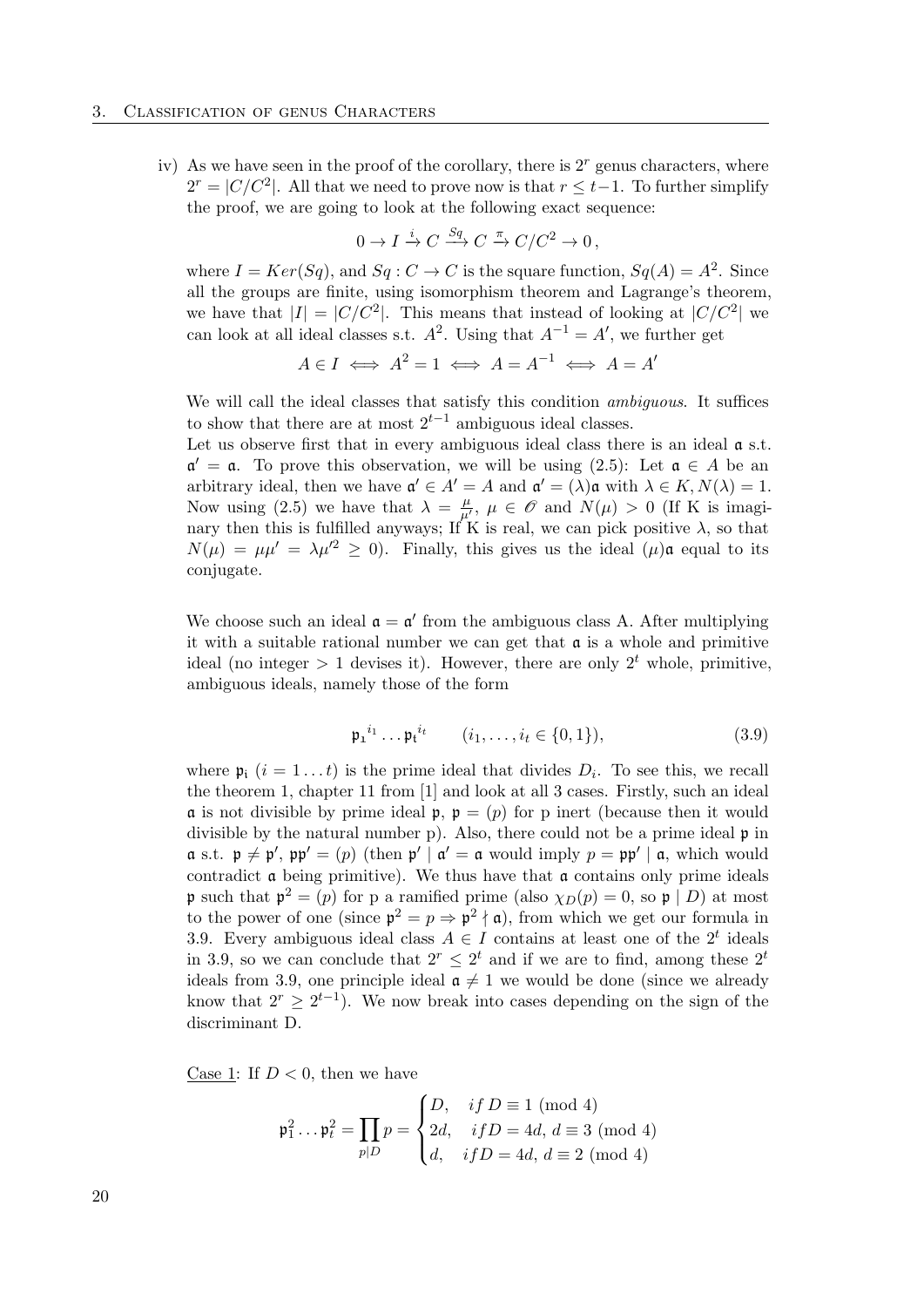from which it follows

<span id="page-24-0"></span>
$$
(\sqrt{D}) = \mathfrak{p}_1 \dots \mathfrak{p}_t \text{ if } D \equiv 1 \pmod{4}
$$
  

$$
(\sqrt{d}) = \mathfrak{p}_2 \dots \mathfrak{p}_t \text{ if } D = 4d, d \equiv 3 \pmod{4}
$$
  

$$
(\sqrt{D}) = \mathfrak{p}_1 \dots \mathfrak{p}_t \text{ if } D = 4d, d \equiv 2 \pmod{4}
$$
 (3.10)

In the second equation of [\(3.10\)](#page-24-0) we have numbered them in that way since  $\mathfrak{p}_1$  is a prime devisor of 2. Since the left side of the equations in [\(3.10\)](#page-24-0) are principle ideals we have found a non-trivial relation between  $\mathfrak{p}_i$  in C.

Case2: If  $D > 0$  then the equations of [\(3.10\)](#page-24-0) still apply, however the left side does not necessarily need to be a principle ideal in the narrow sense, since  $\overline{\mathbb{R}}$ . bes not necessarily need to be a principle ideal in the narrow sense, since  $\overline{D}$  (respectively  $\sqrt{d}$ ) now have negative norm. However, we can still fix this by finding a unit  $\varepsilon$  with negative norm. We would then have that  $\varepsilon \sqrt{D} (\varepsilon \sqrt{D})$ would be the generator of the said principle ideal with positive norm, and then the same conclusion as in Case 1 would follow. Thus, let us suppose otherwise, that there is no unit of negative norm and take a fundamental unit  $\varepsilon$  with that there is no unit of negative norm and take a fundamental unit  $\varepsilon$  with positive norm (we can normalize it to have  $\varepsilon \varepsilon' = 1$ ) and let us set  $\mu := (\varepsilon - 1)\sqrt{D}$ . Then we have:

$$
\mu' = -\varepsilon'\sqrt{D} + \sqrt{D} = (1 - \varepsilon^{-1})\sqrt{D} = \varepsilon^{-1}\mu
$$

hence  $(\mu) = (\mu')$ . We can write  $(\mu)$  as  $n\mathfrak{a}$  for  $n \in \mathbb{N}$  and  $\mathfrak{a}$  primitive, and now since  $\mathfrak{a} = \mathfrak{a}'$ ,  $\mathfrak{a}$  must be among the ideals in [\(3.9\)](#page-23-0). We cannot have  $\mathfrak{a} = 1$ , since then  $(\mu) = (n)$  and since  $\varepsilon$  generates the group of units in  $\mathscr O$ 

$$
\mu = \pm n \varepsilon^r \quad (r \in \mathbb{Z})
$$

so therefore

$$
\varepsilon = \frac{\mu}{\mu'} = \frac{n\varepsilon^r}{n\varepsilon^{-r}} = \varepsilon^{2r}
$$

which is a contradiction with  $\varepsilon$  being the fundamental unit (generator of the unit group which is of rank 1, according to Dirchlet's unit theorem). We now have the that  $\mathfrak{a} = (n^{-1}\mu)$ , and since  $N(n^{-1}\mu) > 0$  we have found the nontrivial relation for the ideals in [\(3.9\)](#page-23-0) we have been looking for. This concludes the proof.

 $\Box$ 

<span id="page-24-1"></span>**Remark 3.4** Using the theorem [3.1](#page-18-4) we are now able to describe the structure of the group  $C/C^4$ .

Using the structure theorem we have that  $C/C^4 \cong G = (\mathbb{Z}/2\mathbb{Z})^{t-1-s} \times (\mathbb{Z}/4\mathbb{Z})^s$ (where  $C/C^2 \simeq (\mathbb{Z}/2\mathbb{Z})^{t-1}$ ). Here, to see that the sum of exponents is t-1 we use the fact that there needs to be  $2^{t-1}$  elements of order 2. To find s we look at the following equality which stems from counting the appropriate elements in G that are a square, and squared give the identity:

$$
2s = #{A \in C | A2 = 1, A = B2 for some B \in C}
$$
 (3.11)

21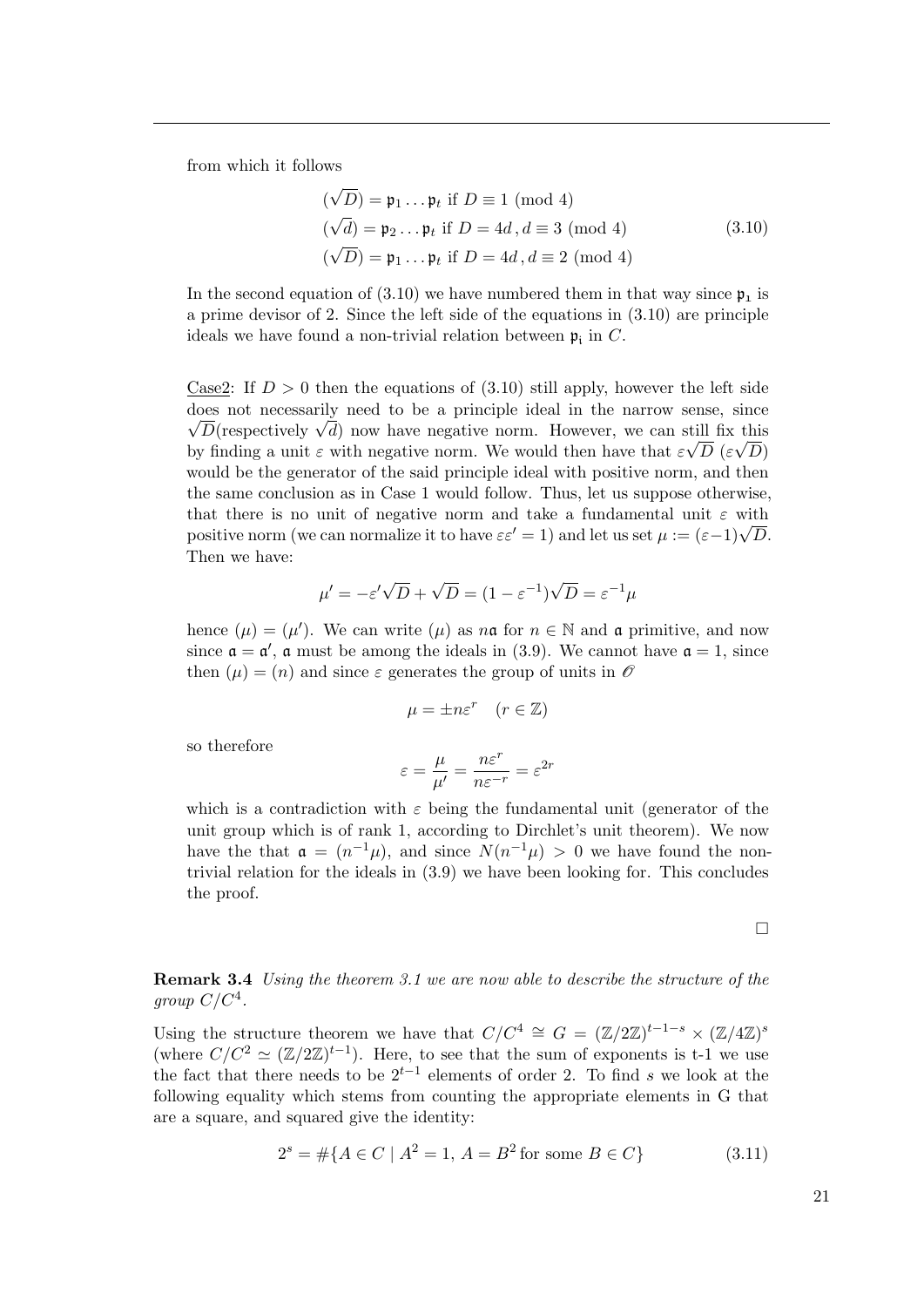which gives  $2^s = \text{ker}(Sq) \cap \text{Im}(Sq)$ . We can fully describe these groups according to the theorem [\(3.1\)](#page-18-4), where all elements of  $ker(Sq)$  are represented by [\(3.9\)](#page-23-0), and exactly so twice. Furthermore,  $Im(Sq)$  consists of elements  $A \in C$  s.t.  $\chi(A) = 1$  for all genus characters  $\chi$  (here we've used the proposition [2.3\)](#page-11-0). This means we know how to determine s by calculating the values of  $\chi_i$  of the ideals in [\(3.9\)](#page-23-0). This result can be formulated as follows:

Corollary 3.5 Let  $\varepsilon_{ij} \in \mathbb{Z}/2\mathbb{Z}$ ,  $1 \leq i, j \leq t$  be such that

$$
(-1)^{\varepsilon_{ij}} = \chi_i(\mathfrak{p}_j) = \begin{cases} \chi_{D_i}(p_j), & if \ i \neq j \\ \prod_{k \neq i} \chi_{D_k}(p_i), & if \ i = j \end{cases}
$$

where  $p_j = N(\mathfrak{p}_j)$ . Then we have that  $C/C^4$  is isomorphic to the group  $(\mathbb{Z}/2\mathbb{Z})^{t-1-s} \times$  $(\mathbb{Z}/4\mathbb{Z})^s$ , where  $t-1-s$  is the rank of the matrix  $E = (\varepsilon_{i,j})_{1 \leq i,j \leq t}$  over the field  $\mathbb{Z}/2\mathbb{Z}$ .

**Proof.** To see this, we can first write out an arbitrary ideal  $\alpha$  that is in  $Ker(Sq)$ using [3.9](#page-23-0) as

$$
\mathfrak{a} = \mathfrak{p_1}^{i_1} \dots \mathfrak{p_t}^{i_t} \qquad (i_1, \dots, i_t \in \{0, 1\})
$$

and form a vector  $v \in (\mathbb{Z}/2\mathbb{Z})^t$ ,  $v = (i_1, i_2 \dots i_t)$  that corresponds to the ideal  $\mathfrak{a}$ . We are now looking for all  $\alpha$  that take value 1 for all  $\chi$ , which it is equivalent to taking value of 1 on all the generators  $\chi_i$ . Furthermore, we can restate this requirement to having all the corresponding vectors v satisfy  $Ev = 0$ , since  $\chi_i(\mathfrak{a}) = 1$ is equivalent to there being an even number of j such that  $\chi_i(\mathfrak{p}_i) = -1$  which the aforementioned condition enforces. As we know there are  $2^{s+1}$  number of such vectors  $(2<sup>s</sup>$  corresponidng to different ideal classes and each is counted twice), so that gives us the rank of E to be  $t - (s + 1)$  which is what we set out to prove.  $\Box$ 

Corollary 3.6 We can further describe the structure of discriminants for certain values of ideal class number modulus 4. Namely,

$$
h(D) = \pm 1 \ (mod \ 4) \iff D = -4, +8, -8, +p, -q,
$$
  
\n
$$
h(D) = 2 \ (mod \ 4) \iff D = +4q, \ \pm 8p \ (p = 5 \ (mod \ 8), +8q
$$
  
\n
$$
- 8q \ (q = 3 \ (mod \ 8)),
$$
  
\n
$$
+ pp_1 \ (for \ (\frac{p_1}{p}) = -1),
$$
  
\n
$$
- pq \ (for \ (\frac{q}{p}) = -1), +qq_1
$$

 $h(D) = 0$ , otherwise

**Proof.** First case of  $h(D) = \pm 1 \pmod{4}$  is already proven in the corollary [3.3,](#page-18-1) as D can only take values of prime discriminants. Second case  $h(D) = 2 \pmod{4}$  is actually new, and here we can note that there must be two prime discriminants in the decomposition of D, due to the corollary [3.3.](#page-18-1) Below we will just do the proof that D cannot take the form of  $D = -4p$ , as all these results follow the same algorithm. Using the method from remark [3.4](#page-24-1) we calculate  $\chi_i(p_i)$  or in our case we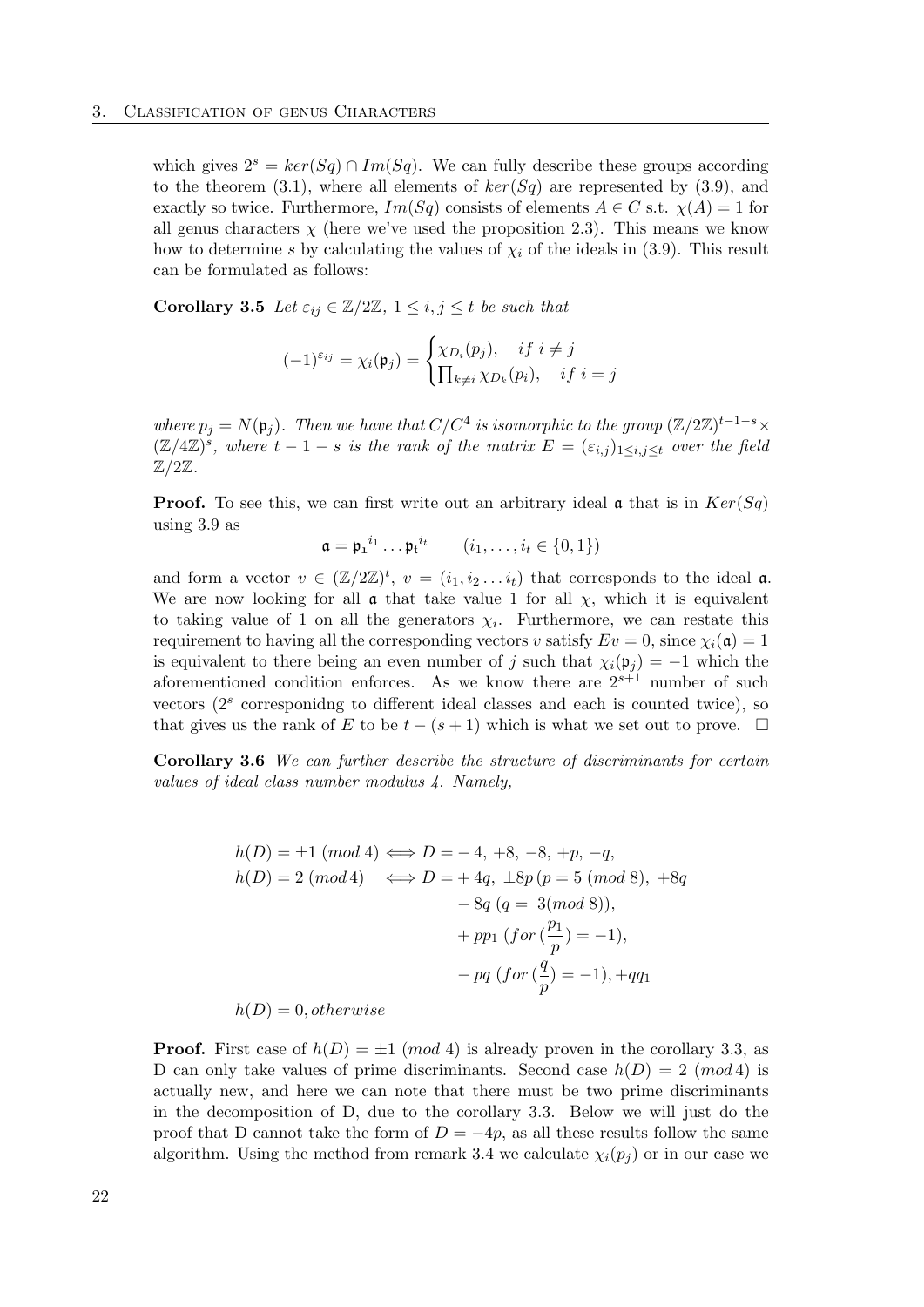need to calculate  $\chi_{-4}(p)$  and  $\chi_{p}(-4)$ . Since we have that  $\chi_{p}(-1) = 1$ , using the multiplicativity of characters we get  $\chi_p(-4) = 1 = (-1)^0 \implies \varepsilon_{11} = 0 \land \varepsilon_{21} = 0.$ Furthermore, we have  $\chi_{-4}(p) = 1$  from the definition of  $\chi_{-4}$ , which again gives us  $\varepsilon_{21} = 0 \wedge \varepsilon_{22}$ . Finally, we get that the matrix  $[\varepsilon_{ij}]$  is of rank 0, so according to the remark [3.4](#page-24-1) we have that s=1. This now gives us that  $C/C^4$  is isomorphic to  $\mathbb{Z}/4\mathbb{Z}$ which in turn gives us  $4 | h(D)$ .